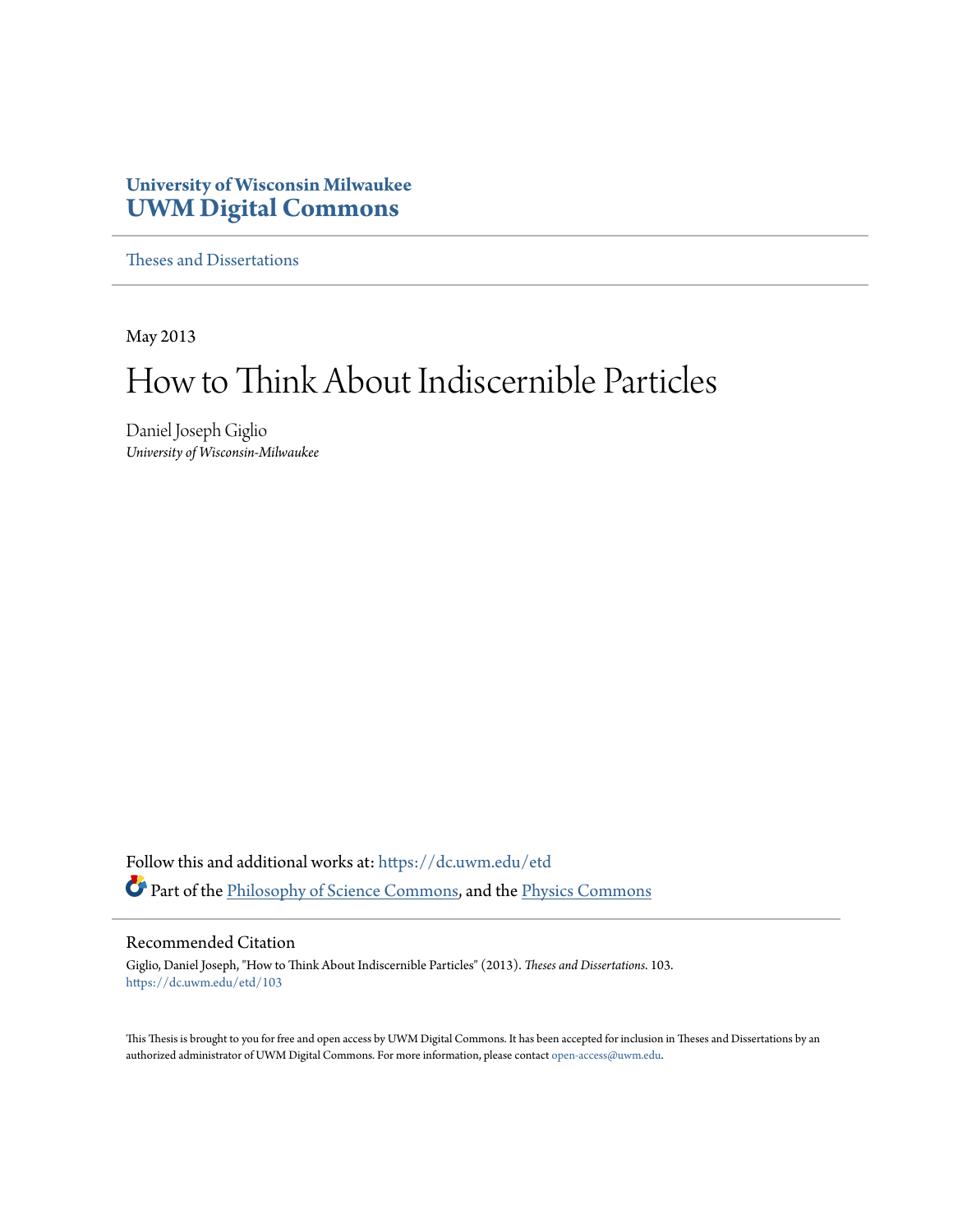## HOW TO THINK ABOUT INDISCERNIBLE PARTICLES

by

Daniel Joseph Giglio

A Thesis Submitted in

Partial Fulfillment of the

Requirements for the Degree of

Master of Arts

in Philosophy

at

The University of Wisconsin-Milwaukee

May 2013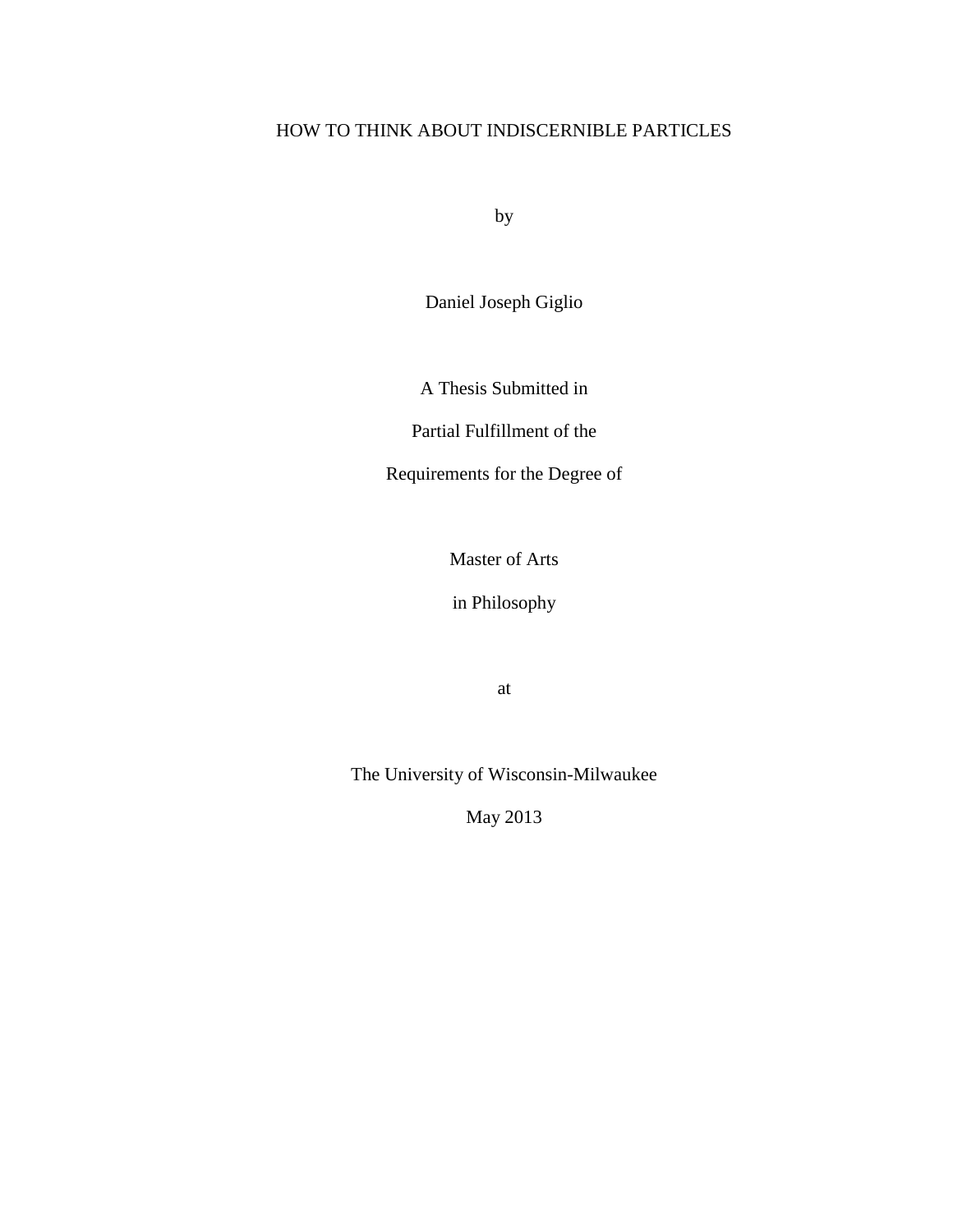#### ABSTRACT HOW TO THINK ABOUT INDISCERNIBLE PARTICLES

by

#### Daniel Joseph Giglio

#### The University of Wisconsin-Milwaukee, May 2013 Under the Supervision of Professor Robert Schwartz

Permutation symmetries which arise in quantum mechanics pose an intriguing problem. It is not clear that particles which exhibit permutation symmetries (i.e. particles which are *indiscernible*, meaning that they can be swapped with each other without this yielding a new physical state) qualify as "objects" in any reasonable sense of the term. One solution to this puzzle, which I attribute to W.V. Quine, would have us eliminate such particles from our ontology altogether in order to circumvent the metaphysical vexations caused by permutation symmetries. In this essay I argue that Quine's solution is too rash, and in its place I suggest a novel solution based on altering some of the language of quantum mechanics. Before launching into the technical details of indiscernible particles, however, I begin this essay with some remarks on the methodology – instrumentalism – which motivates my arguments.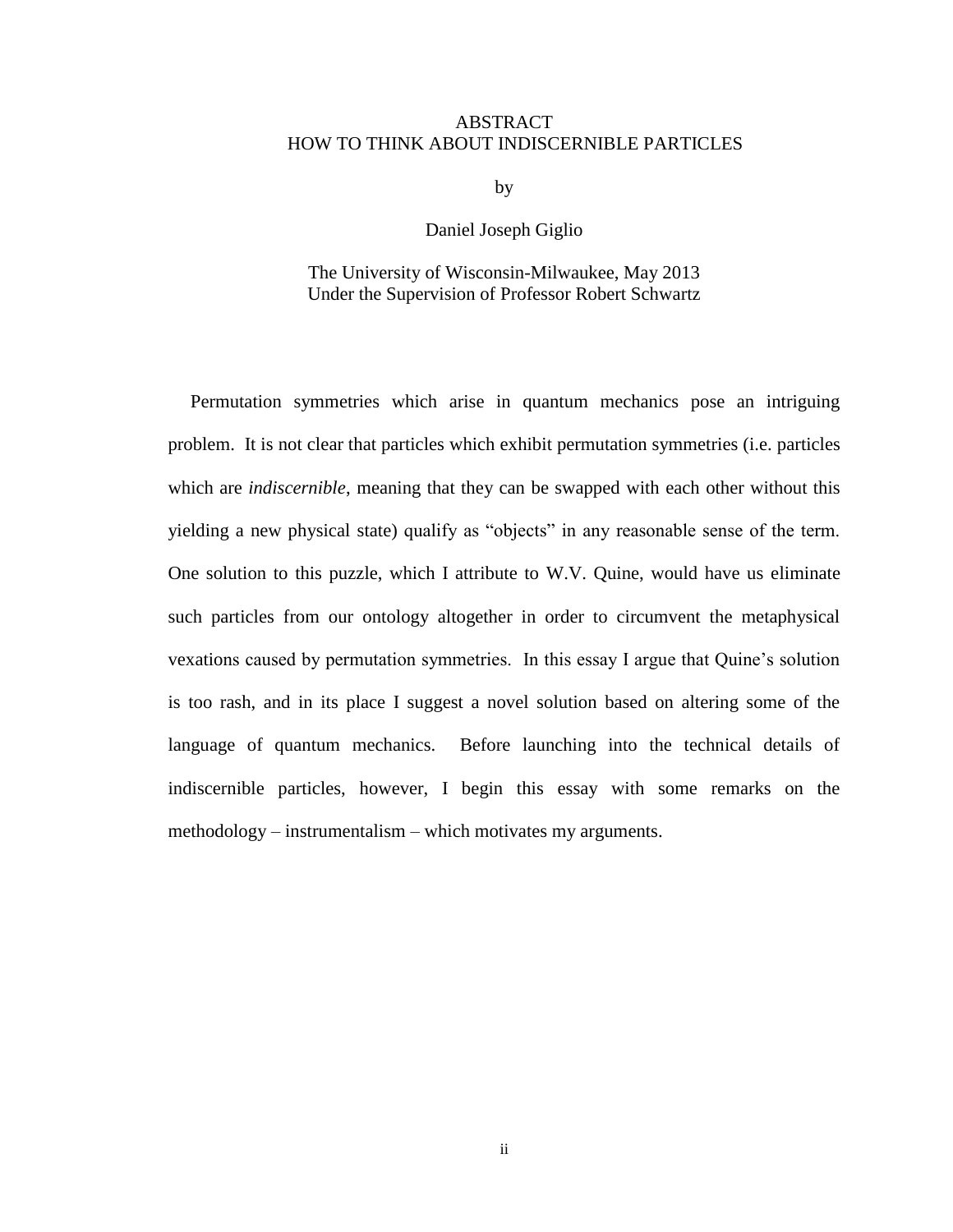## TABLE OF CONTENTS

| §1    | METHODOLOGY                           |                                   |       |
|-------|---------------------------------------|-----------------------------------|-------|
|       | 1.1                                   | <b>GENERAL REMARKS</b>            | p. 1  |
|       | $1.2^{\circ}$                         | WHOLESALE INSTRUMENTALISM         | p. 4  |
| §2    | THE PUZZLE OF INDISCERNIBLE PARTICLES |                                   |       |
|       | 2.1                                   | <b>INTRODUCING THE PUZZLE</b>     | p. 9  |
|       | 2.2.                                  | MATHEMATICAL FORMULATION OF PIP   | p. 12 |
|       | 2.3                                   | <b>QUINE'S PROPOSED SOLUTION</b>  | p. 18 |
| $§$ 3 | AN ALTERNATIVE SOLUTION               |                                   |       |
|       | 3.1                                   | <b>COUNT NOUNS AND MASS NOUNS</b> | p. 21 |
|       | 3.2                                   | 'ELECTRON' AS A MASS NOUN         | p. 25 |
|       | 3.3                                   | <b>OBJECTIONS CONSIDERED</b>      | P. 31 |
| §4    | <b>CONCLUDING REMARKS</b>             |                                   | p. 34 |
|       | <b>WORKS CITED</b>                    |                                   | p. 37 |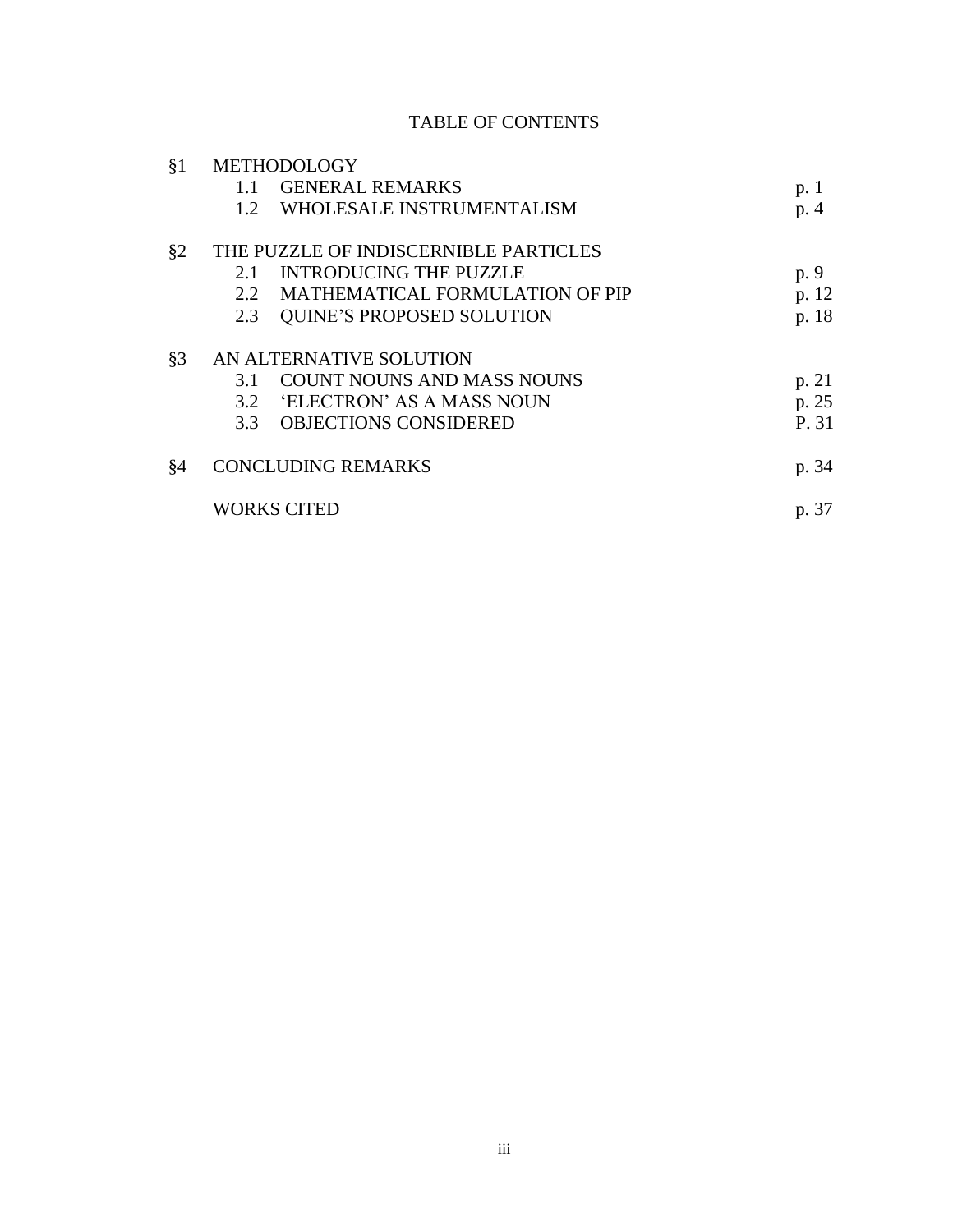*At length, however, a crisis occurred. For some three thousand years the Fourth Men had pursued their research with constant success, but latterly progress had been slow. It was becoming increasingly difficult to devise new lines of research. True, there was still much detail to be filled in, even in their knowledge of their own planet, and very much in their knowledge of the stars. But there was no prospect of opening up entirely new fields which might throw some light on the essential nature of things. Indeed, it began to dawn on them that they had scarcely plumbed a surface ripple of the ocean of mystery. Their knowledge seemed to them perfectly systematic, yet wholly enigmatic. They had a growing sense that though in a manner they knew almost everything, they really knew nothing.*

~Olaf Stapledon, *Last and First Men*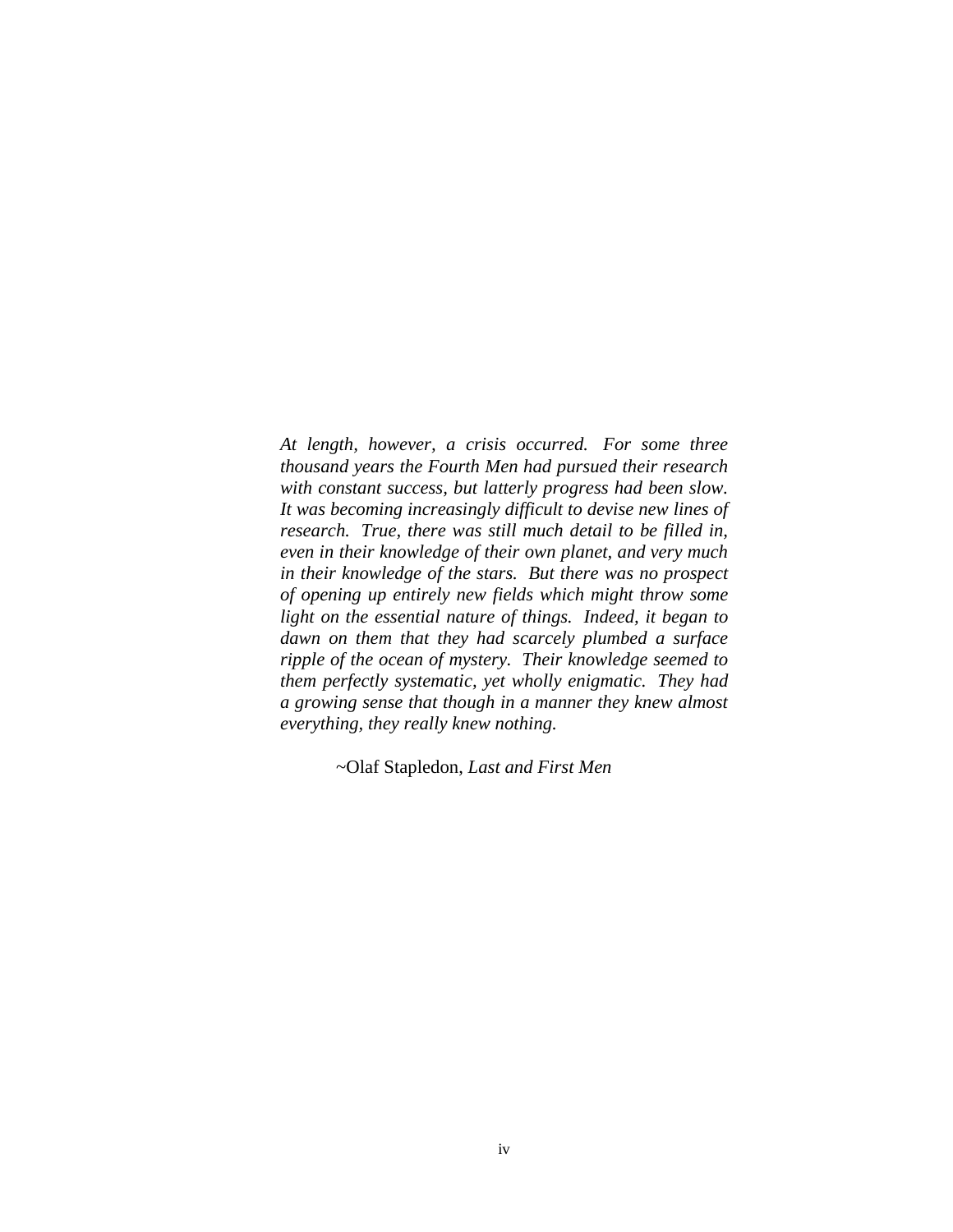#### **§1 METHODOLOGY**

#### *1.1 General Remarks*

My aim in this essay can be described as narrow in one respect, broad in another. That is to say, my primary focus is to establish a very esoteric solution to an equally recondite problem of quantum mechanics. Yet at the same time, looming in the background is the cherished hope of mine that the novelty and fecundity of my proposed solution will engender credence and plausibility to the methodological commitments which underpin my primary arguments. I realize that the derivation of an attractive conclusion (assuming, for the nonce, that my conclusion *is* in fact attractive) does not by itself establish the validity of the methodology invoked in deriving it. But it doesn't hurt. Moreover, the only reasonable touchstone for the validity of some given methodology is the satisfactoriness of the fruit it bears; a methodology can only be valid insofar as it actually *works* in practice, produces satisfactory argumentative results. And the claim of the previous sentence is, of course, intimately bound up with the pragmatic perspective from which I propose to argue in this essay.

But first I must back up a few steps. A methodology is, broadly speaking, a set of practices, procedures, and rules for engaging in some particular line of inquiry. I take it to be uncontroversial that argumentation presupposes methodology. In other words, it is constitutive of the very practice of exchanging justifications that one adopts some particular justificatory framework from which to barter – some protocol which dictates the dialectical norms at play. One cannot argue from methodologically-neutral ground any more than one can take a photograph from no particular perspective whatsoever.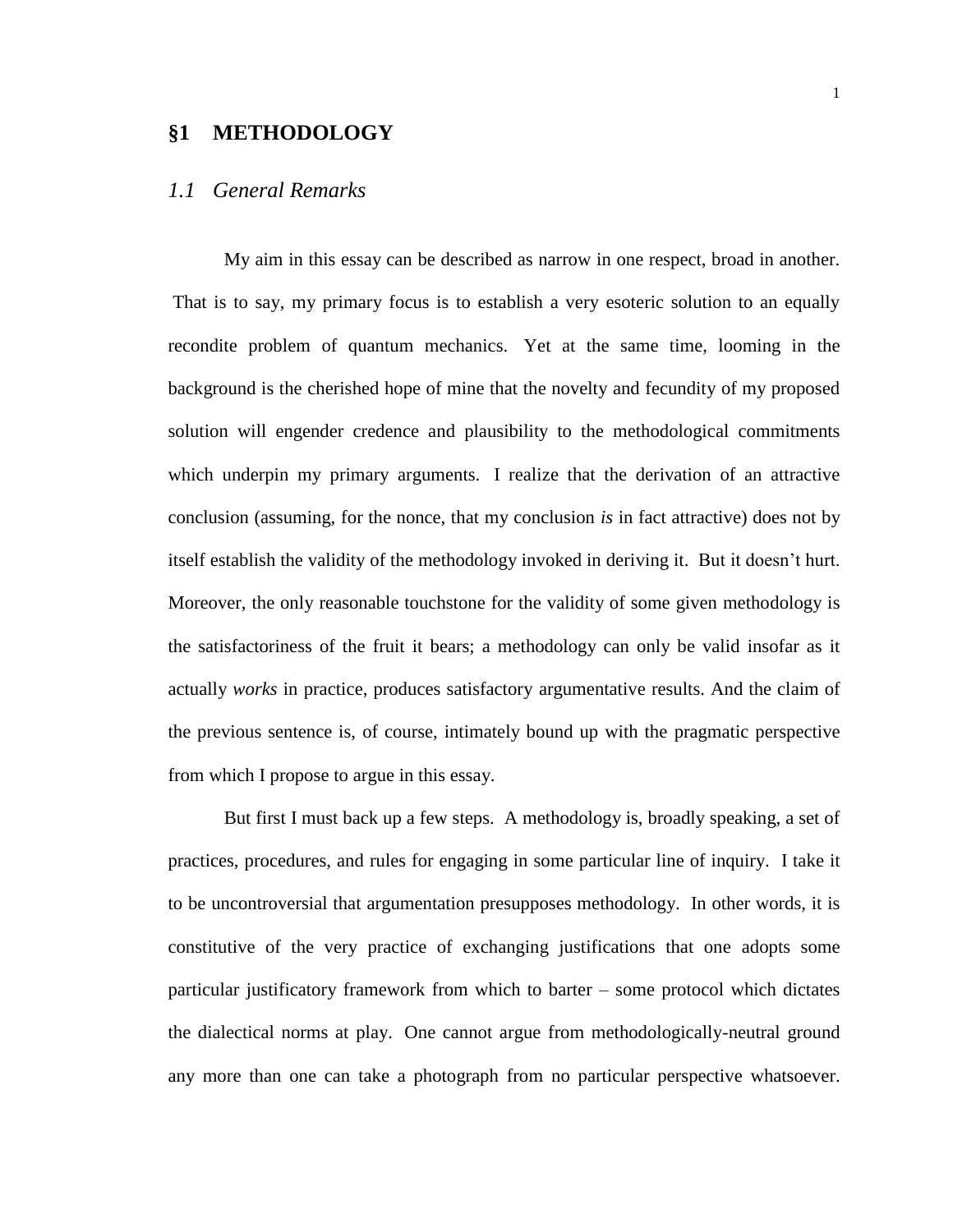One can, perhaps, evade being labeled as the proponent of any particular methodology by abruptly changing methodologies each time one's interlocutor makes explicit some pattern of reasoning one has tacitly made use of. But such a wily tactic amounts to nothing more than pure philosophical spontaneity, and any inquirer who argues in this way drains the meaning from 'inquirer' and 'argues' to the point that they do not deserve to be taken seriously.

Like it or not, then, to the extent that each of us argues consistently, each of us occupies some particular methodological perspective. One can (and ought to) question the validity of one's methodology quite often; but this higher-level inquiry cannot proceed freely of methodological commitments any more than ground-level inquiry can. That is because the justification of the argumentative patterns utilized in ground-level inquiry will itself take on some argumentative pattern or other. If one exercises a healthy amount of philosophical shrewdness, then this higher-level inquiry will proceed much more stringently than the ground-level inquiry.<sup>1</sup> But from this point the higher-level methodology can in turn be brought into question, and it becomes clear that this highly self-reflective game of bringing one's own methodology into question can continue *ad infinitum*.

Thus we are forced to come to terms with an unavoidable consequence of the practice of exchanging justifications – i.e. the realization that methodological justification must come to an end somewhere: "If I have exhausted the justifications I have reached bedrock, and my spade is turned. Then I am inclined to say: 'This is simply what I do'" (Wittgenstein 1953, §217). However, this is not the dire situation that it may seem to be

<sup>&</sup>lt;sup>1</sup> This point is nicely made by Arthur Fine (1986, p. 114 ff.) in his discussion of mathematical vs. metamathematical and scientific vs. meta-scientific reasoning.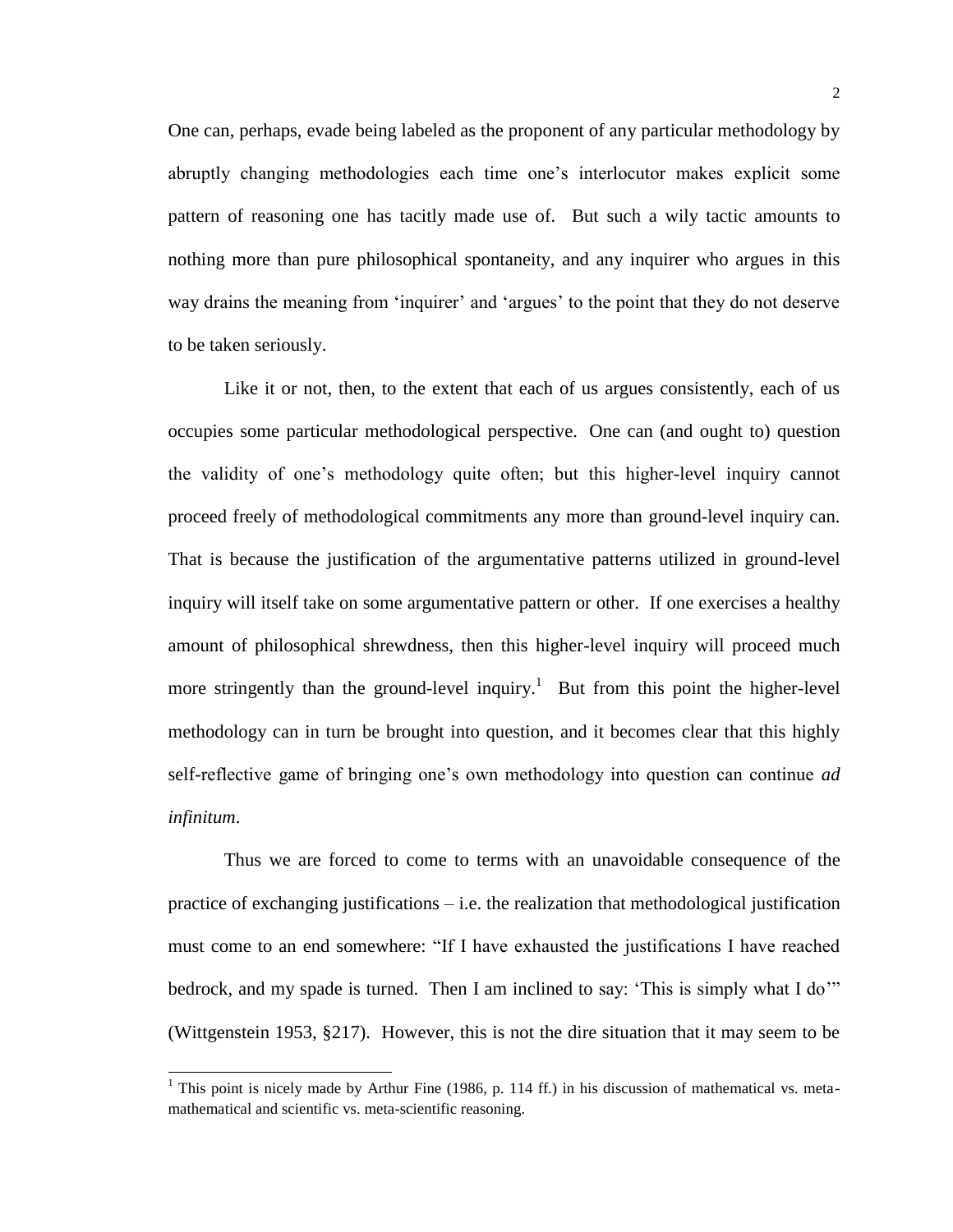at first glance. We are not left with a philosophical arena in which "anything goes," methodologically speaking, for rival methodological foundations still have a number of ways of competing with each other. Some may fail by their own standards. Others may lead to empirically outrageous conclusions. Thus there is no reason to rule it out *a priori* that a few winners (or perhaps even one exceptionally hardy warrior) might emerge.

The methodological bedrock of this essay is, in a word, pragmatic. One consequence – perhaps the most *salient* consequence – of building a philosophical structure on this foundation is that a theory will be true precisely insofar as it works in practice. A true theory, rather than being one which accurately "maps" or "corresponds to" the way the world is, will be one upon which we can ride, one that can "carry us prosperously from any one part of our experience to any other part, linking things satisfactorily, working securely, simplifying, saving labor" (James 1907, p. 34). There is simply nothing further that 'truth' could have ever meant in the first place, according to the pragmatic perspective. In this way our theories become "instruments, not answers to enigmas" (ibid., p. 32).

As already stated, my primary aim in this essay is to articulate a very specific solution to a very specific problem which arises in quantum mechanics. Therefore, given what has been said above regarding methodological bedrock (and the fact that, like it or not, one's spade will turn sooner or later) I must resist the temptation to launch a fullscale apology for this pragmatic perspective from which my main argument proceeds; truth be told, I possess neither the space nor the expertise to embark on such a colossal project. Nevertheless, I cannot help myself from briefly stating my case for occupying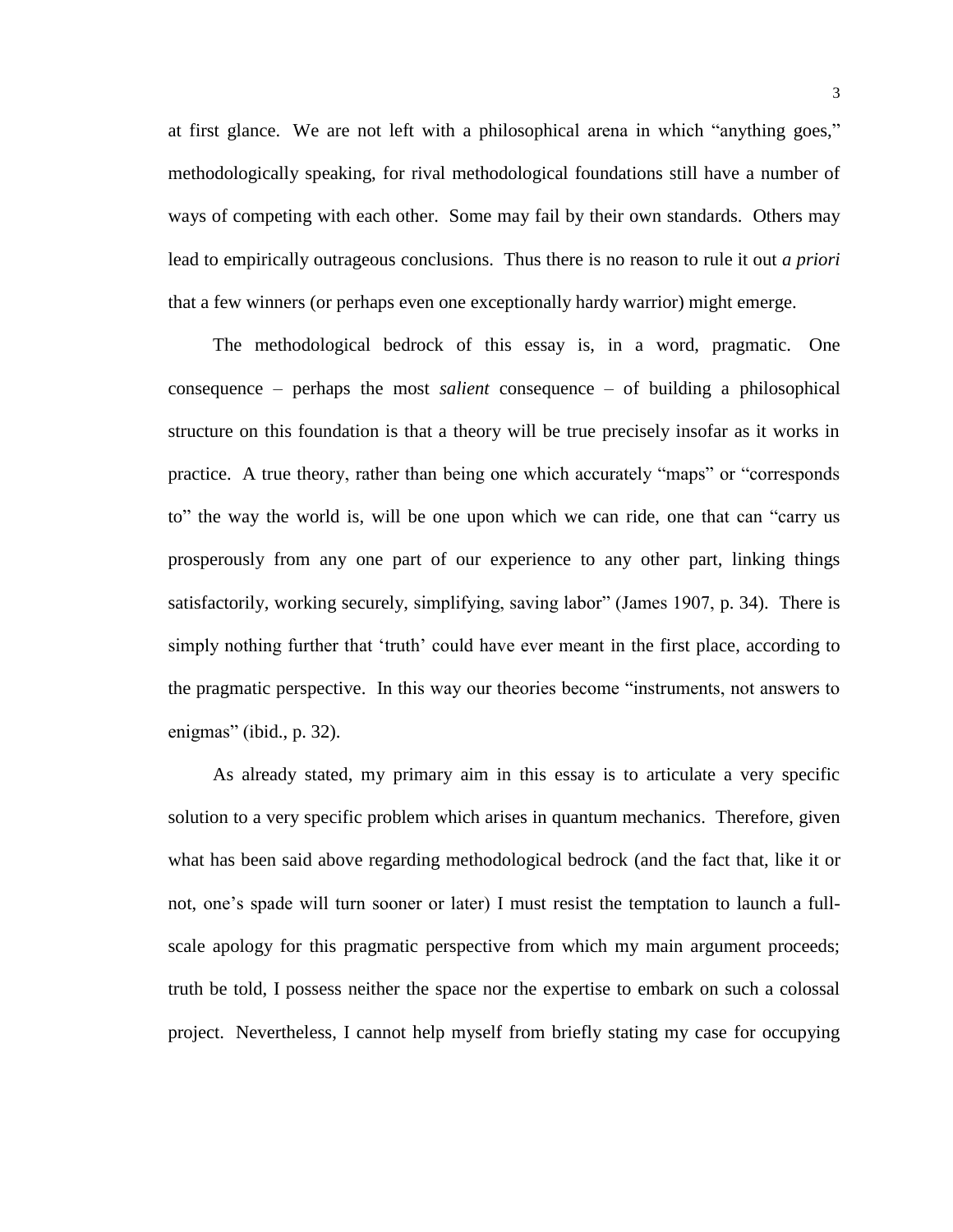the pragmatic perspective, and explaining why one particularly threatening objection turns out, upon close scrutiny, to cut no philosophical ice.

### *1.2 Wholesale Instrumentalism*

In the context of philosophy of science, the pragmatically-inspired methodology gestured at above is most naturally referred to as 'instrumentalism.'

The central claim of the instrumentalist view is that a theory is neither a summary description nor a generalized statement of relations between observable data. On the contrary, a theory is held to be a rule or a principle for analyzing and symbolically representing certain materials of gross experience, and at the same time an instrument in a technique for inferring observation statements from other such statements (Nagel, 1961 p. 129).

In this way a scientific theory functions not as a representation of objective reality, but rather as "a rule or a guide for making logical transitions from one set of experimental data to another set" (ibid.). According to the instrumentalist, the goal of scientific investigation is "not to formulate theses that mirror or copy reality. It is to organize experience in ways that are useful for explanation and prediction" (Schwartz 2012, p.87). For an example of the instrumentalist viewpoint in action, consider the Rydberg Formula for Hydrogen atoms:  $1/\lambda = R*(1/(n_1)^2 - 1/(n_2)^2)$ . The instrumentalist does not interpret 'n<sub>1</sub>' and 'n<sub>2</sub>' in this equation as representing the energy levels occupied by some electron before and after a transition. Instead, the instrumentalist simply sees this equation as a tool for predicting the observed wavelength  $(\lambda)$  of spectral lines, and she does not trouble herself by worrying about the mechanism which renders the Rydberg Formula an effective tool. She may deny the reality of the underlying electron and its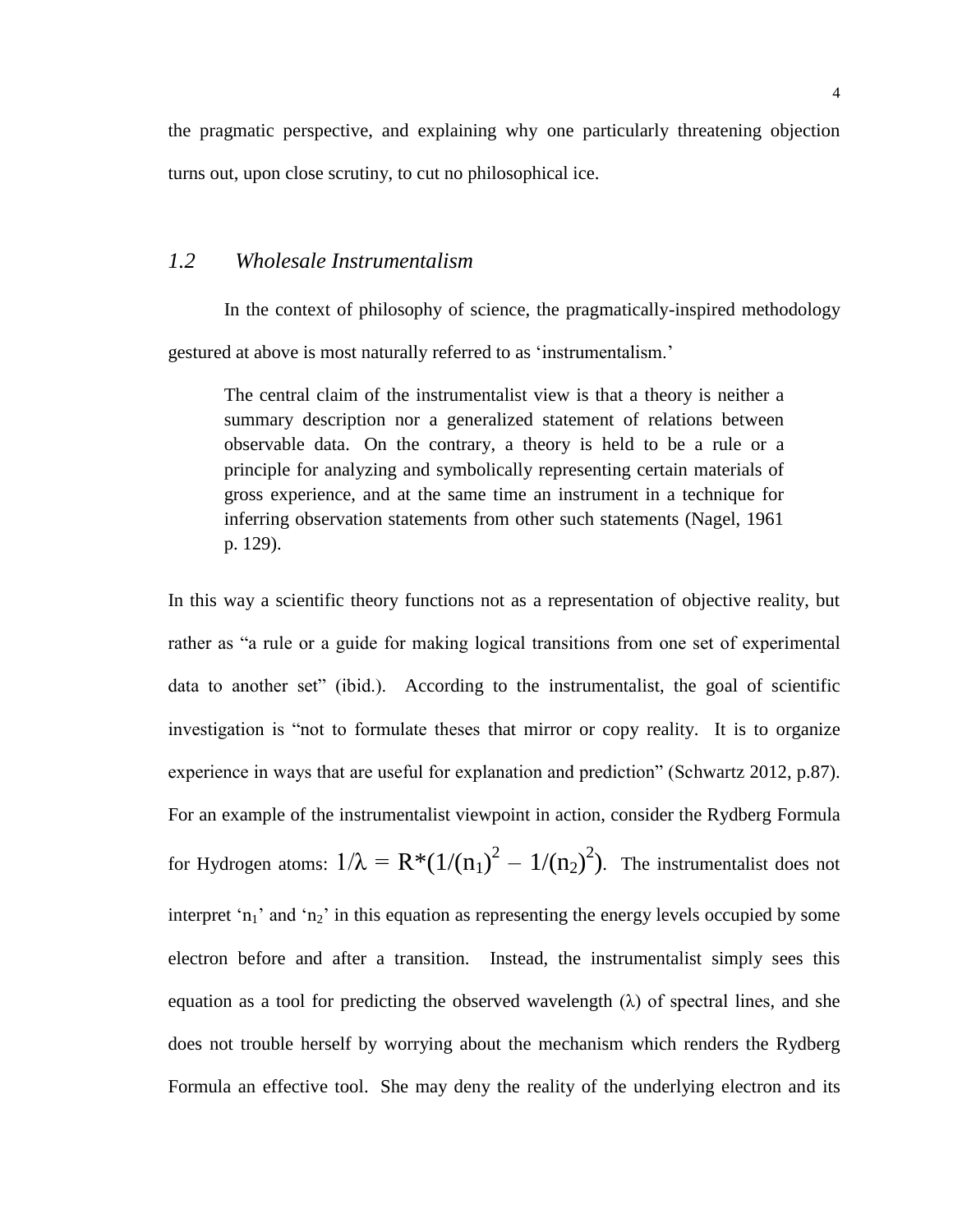transition, thus adding a fictionalist or anti-realist flavor to her instrumentalism. Or she may simply refrain from asking the question "is electron-transition *really* what's going on here?" thereby adding a flavor of insouciance toward the realist/anti-realist debate.

Now the objection against instrumentalism that I have in mind runs as follows. You tell me (says the instrumentalist's interlocutor) that scientific theories are nothing but tools. Very well. But now you owe me an explanation of why the tool works, why it works as well as it does, why other tools would not complete that particular task, and an entire host of related questions. Any conceivable answer to these questions will necessarily rely upon mentioning the way that the world is, independently of us theorizers. For example, if asked why a screwdiver is so successful at removing screws, any adequate story would have to mention the geometry of the screw, its tendency to strip, its material composition, certain features of the item in which it is embedded, etc. The point is that in mentioning these objective features of the screw the instrumentalist saws off the very branch on which she sits.<sup>2</sup>

A few comments are in order at this point. First, we must bear in mind that the tool/instrument analogy is just that: an analogy. All analogies must break down at some point. An analogy works by taking two categorically distinct entities (e.g., a scientific theory and a screwdriver) and highlighting some common feature (e.g., the fact that they are both used intentionally to execute some specific task) while disregarding other features. But there is not a perfect isomorphism between the two, and the mathematicallybased explanations utilized in scientific theories proceed quite differently from carpentrybased explanations. So the fact that not everything which can be said about one can be

<sup>&</sup>lt;sup>2</sup> Thanks to Robert Kraut for continually and rigorously pushing this objection on me in conversation.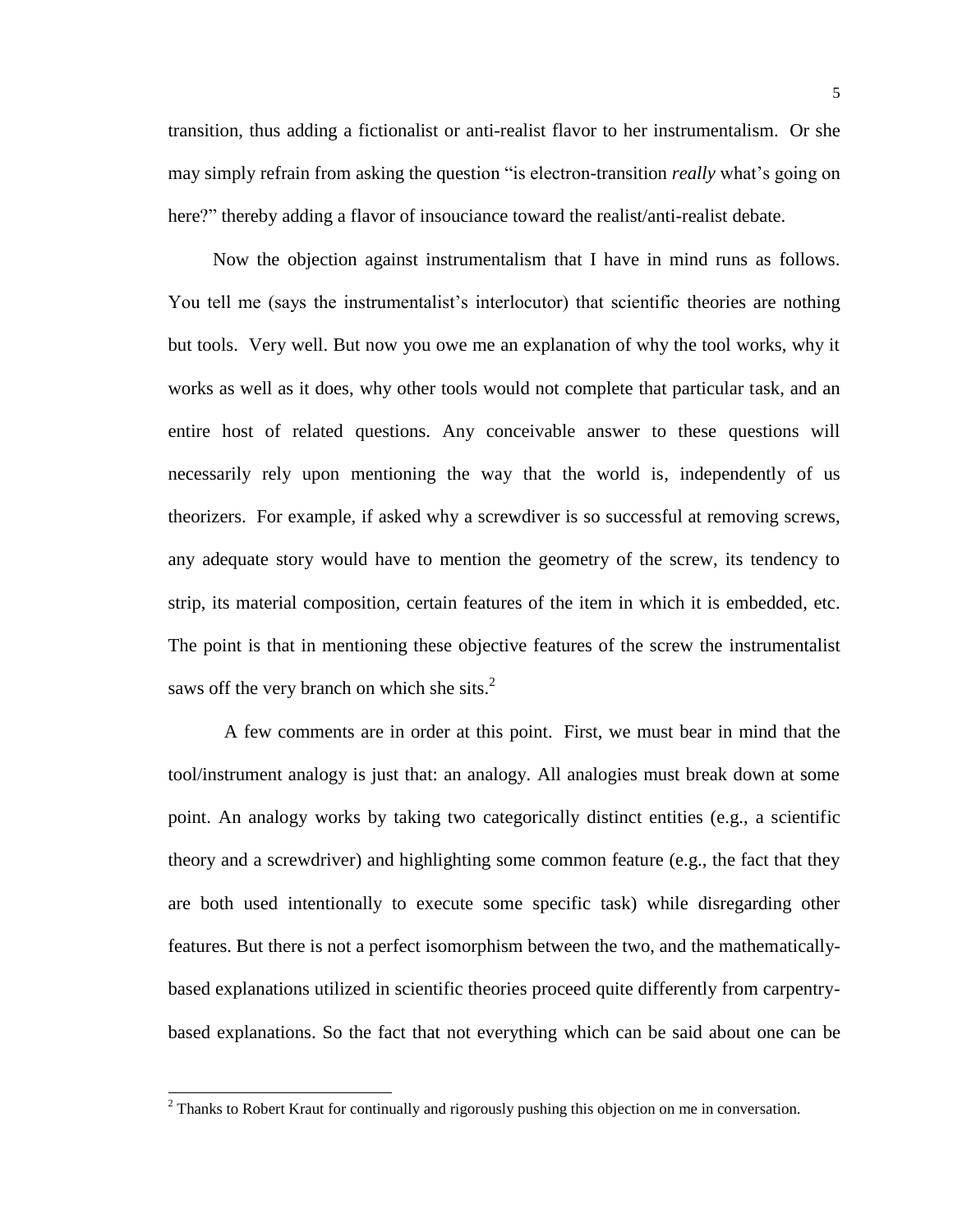said about the other does not (by itself) constitute an objection to the instrumentalist viewpoint.

However, this response of mine (though on point) is too quick and dismissive, and by no means adequate. Presumably the instrumentalist's interlocutor will happily agree about this inherent limitation of analogizing, at which point there still remains a very genuine concern about the coherency of the instrumentalist position: how can the instrumentalist help herself to her beloved toolkit without committing herself to some sort of realism regarding the items on which her tools operate?

It is at this point that I think an important distinction must be made within the wide spectrum of positions which fall under the heading 'instrumentalism.' I shall call the two positions to be distinguished "retail" instrumentalism and "wholesale" instrumentalism.<sup>3</sup> The retail instrumentalist only invokes the theories-as-tools analogy in small quantities. She sees theoretical posits of scientific theories as *merely* instrumental, as fictional entities which (by some miraculous means) manage to lead to the right predictions without accurately mirroring reality. Thus she is happy to acknowledge the full-blown reality of the extended, colored, substantial desk in front of her; but the buzzing mass of atoms is mere fiction – a physicist's conceit – which allows her to easily calculate things like temperature flow and charge distribution across her desk. The retail instrumentalist is thus an anti-realist with respect to the microscopic objects of scientific theories (e.g. electrons, photons, and nuclei), but nevertheless a realist with respect to the macroscopic objects of common sense (e.g. voltmeters, patches of light, and nuclear explosions).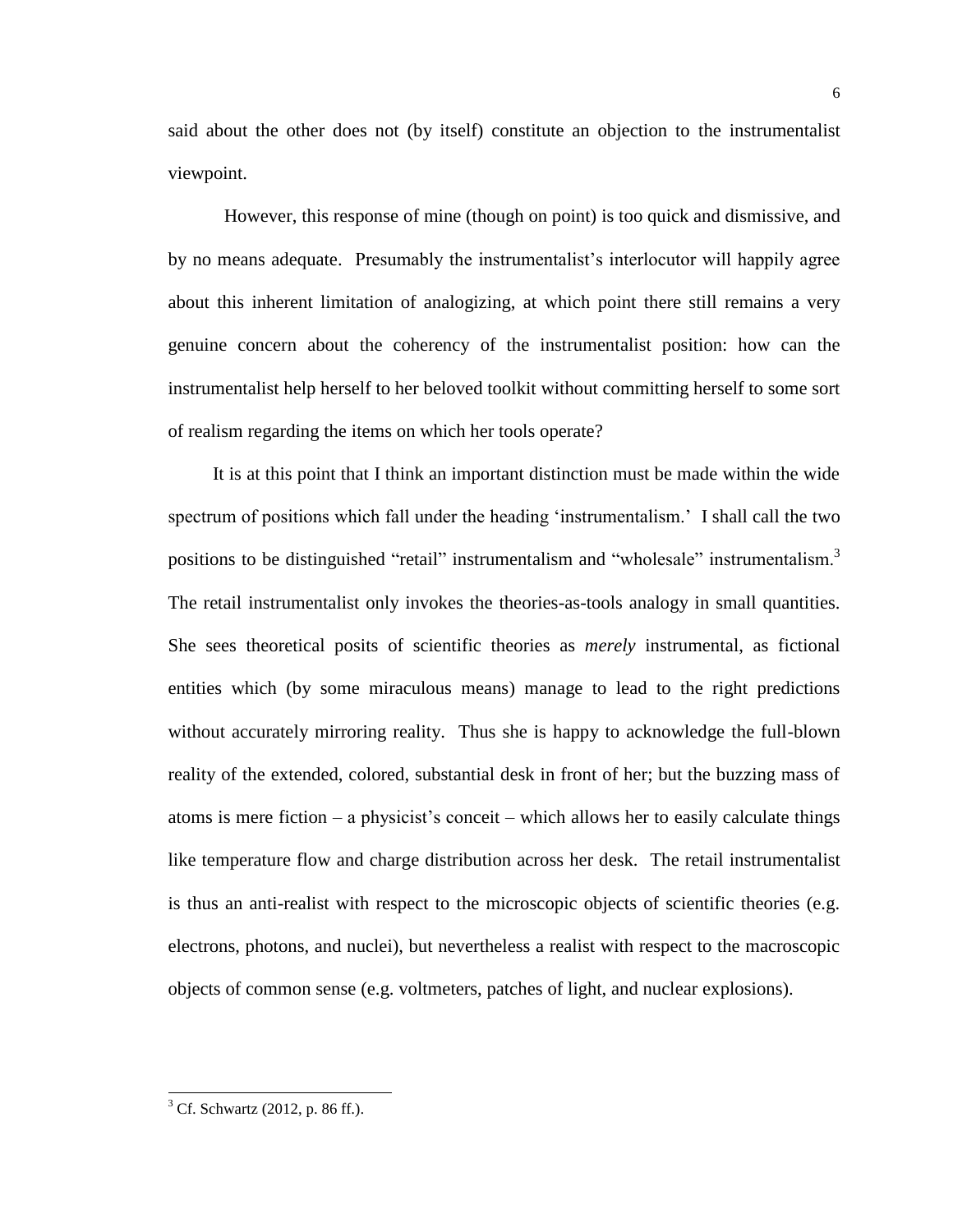On the other hand, the wholesale instrumentalist goes in for the theories-as-tools analogy at every opportunity. Whether the posit in question is housed in a theory of physics or a theory of everyday experience is immaterial to the wholesale instrumentalist: it's posits all the way down, so to speak. She refuses to phrase things in terms of correspondence with reality, and rejects the realist/anti-realist dichotomy from the start. All that matters to the wholesale instrumentalist is whether the theoretical posit in question helps us to make successful predictions, economize previous chunks of theory, etc. Surely enough there are some crucial differences between the two types of posit just mentioned. For one thing, the macroscopic posits of everyday life are *interpolations* from experience, whereas the microscopic posits of physical theories are *extrapolations* from experience. Accordingly, the posits of physical science, do, admittedly, "[take] us further out on a limb" than the homely posits of common sense do (Schwartz 2012, p. 84). But the salient point is that they are both posits nonetheless. This significance of this last point is nicely stated by William James:

There is no *ringing* conclusion possible when we compare these types of thinking [i.e. scientific positing vs. common-sense positing], with a view to telling which is the more absolutely true. Their naturalness, their intellectual economy, their fruitfulness for practice, all start up as distinct tests of their veracity, and as a result we get confused. Common sense is *better* for one sphere of life, science for another... but whether either be *truer* absolutely, Heaven only knows. (1907, p. 93)

For my part, I think the retail instrumentalist has no coherent response to the question posed above: namely, how can the instrumentalist explain the success of her toolkit without mentioning some feature of the way the world is in itself, independently of us theorizers? By adverting to these features, the retail instrumentalist (a professed anti-realist regarding physical theories) commits herself to an explanation which is realist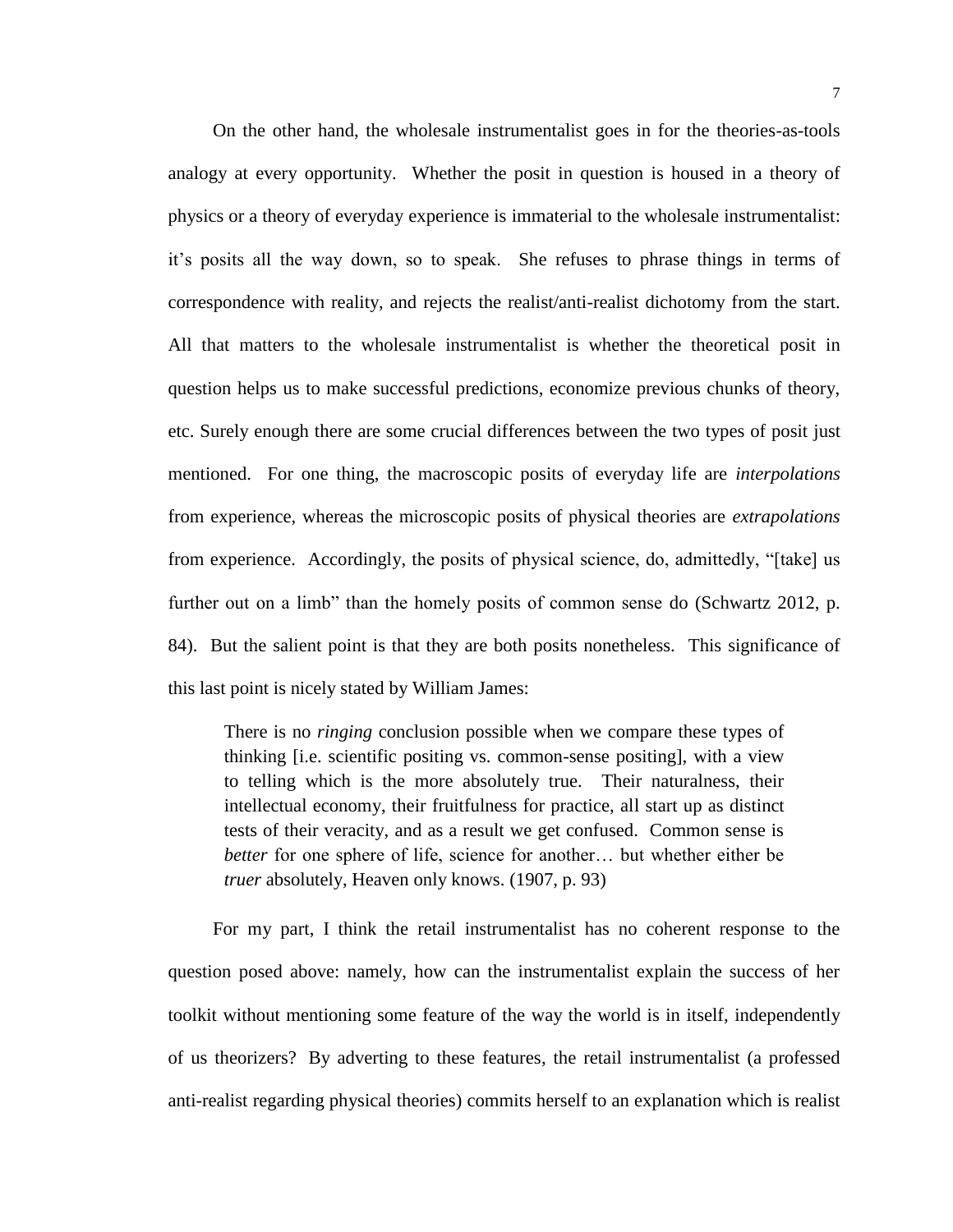in spirit; thus she tries to have her cake and eat it too. The wholesale instrumentalist, however, is in much better shape. She (unlike the retail instrumentalist) sees no interesting distinction between the posits of fundamental physics (e.g. energy-level transitions of electrons and subsequent emission of photons) and the posits of everyday experience (e.g. thin, distinctly colored lines observed with the naked eye). In order for the objection under consideration to cut any ice, precisely this distinction would have to be maintained by the instrumentalist. The key, then, to dodging the blow of this objection, lies in the conviction that nothing is truly at stake in the dispute between realists and anti-realists.

One consequence of wholesale instrumentalism is that a certain variety of pluralism emerges. By 'pluralism' I mean the thesis that rival theories may each play useful roles in inquiry, though neither theory can be completely recast within the other, and though the two may even stand in stark opposition to one another. Under a more orthodox conception of scientific theories as representations of the ultimate laws of nature, pluralism would be a strange thesis indeed; presumably there is only one "nature," and therefore only one way of perfectly describing it in its entirety. However, when we conceive of theories as tools, quite the opposite situation obtains: just as different tools may be used to accomplish the same task, different theories may be used in pursuing the same line of inquiry. Both a jigsaw and a handsaw may suffice to make the desired cut, though perhaps one is more appropriate given the level of precision required. Similarly, both the particle and wave models of light serve to make successful predictions in the laboratory, though on any given occasion it will make more sense to use one and not the other.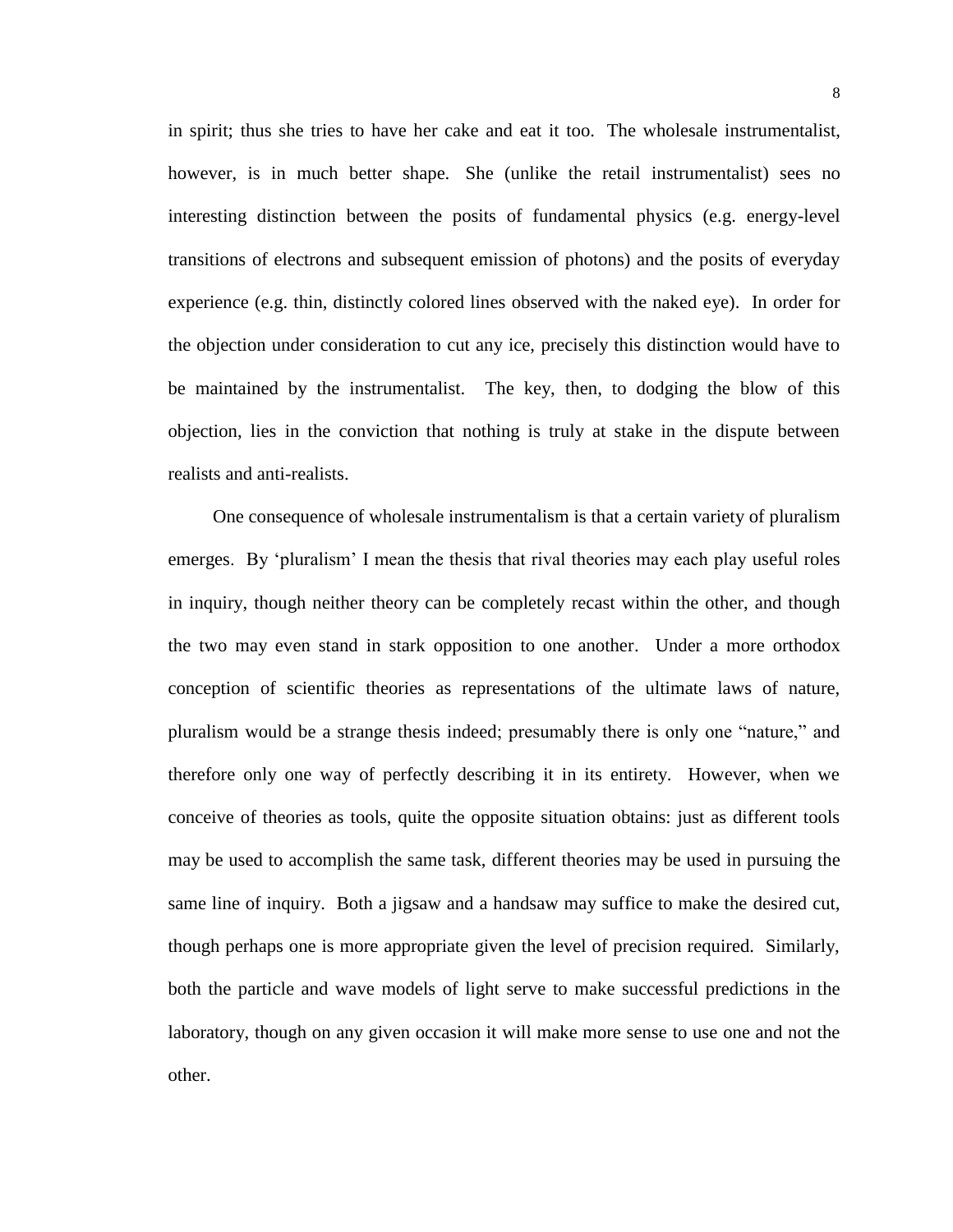I mention the pluralistic thesis now because it will play a large role later in this essay where I will suggest a novel way thinking about quantum particles which, though at odds with the traditional conception, nonetheless serves a very specific purpose in "carrying us prosperously from one part of experience to another" and is therefore a valid tool to be used in the act of theorizing, so far as the wholesale instrumentalist is concerned. Theories are, according this methodology, "geared to deal with local problems by diverse means and under diverse constraints" (Schwartz 2012, p. 73). Accordingly, my aim in the rest of this essay will be to manufacture a new intellectual instrument for the express purpose of dealing with a local problem in quantum mechanics. The utility of this specially-designed tool will, I hope, become evident by the end of the essay, for there is nothing quite as satisfying as using the proper tool for the job.

### **§2 THE PUZZLE OF INDISCERNIBLE PARTICLES**

#### *2.1 Introducing the Puzzle*

The legendary theoretical physicist Richard Feynman once wrote, "I think I can safely say that nobody understands quantum mechanics" (1965, p. 129). This famous remark of his appeared in the context of a discussion of the confounding nature of waveparticle duality. A not unrelated, yet equally vexing, enigma concerns the indiscernibility that is inherent in collections of elementary particles of the same kind. The Puzzle of Indiscernible Particles (henceforth 'PIP') will receive a precise mathematical elucidation in §2.2, but for now the puzzle can be summarized in the following way: there are cases in which any two particles in some larger collection can be swapped (with respect to their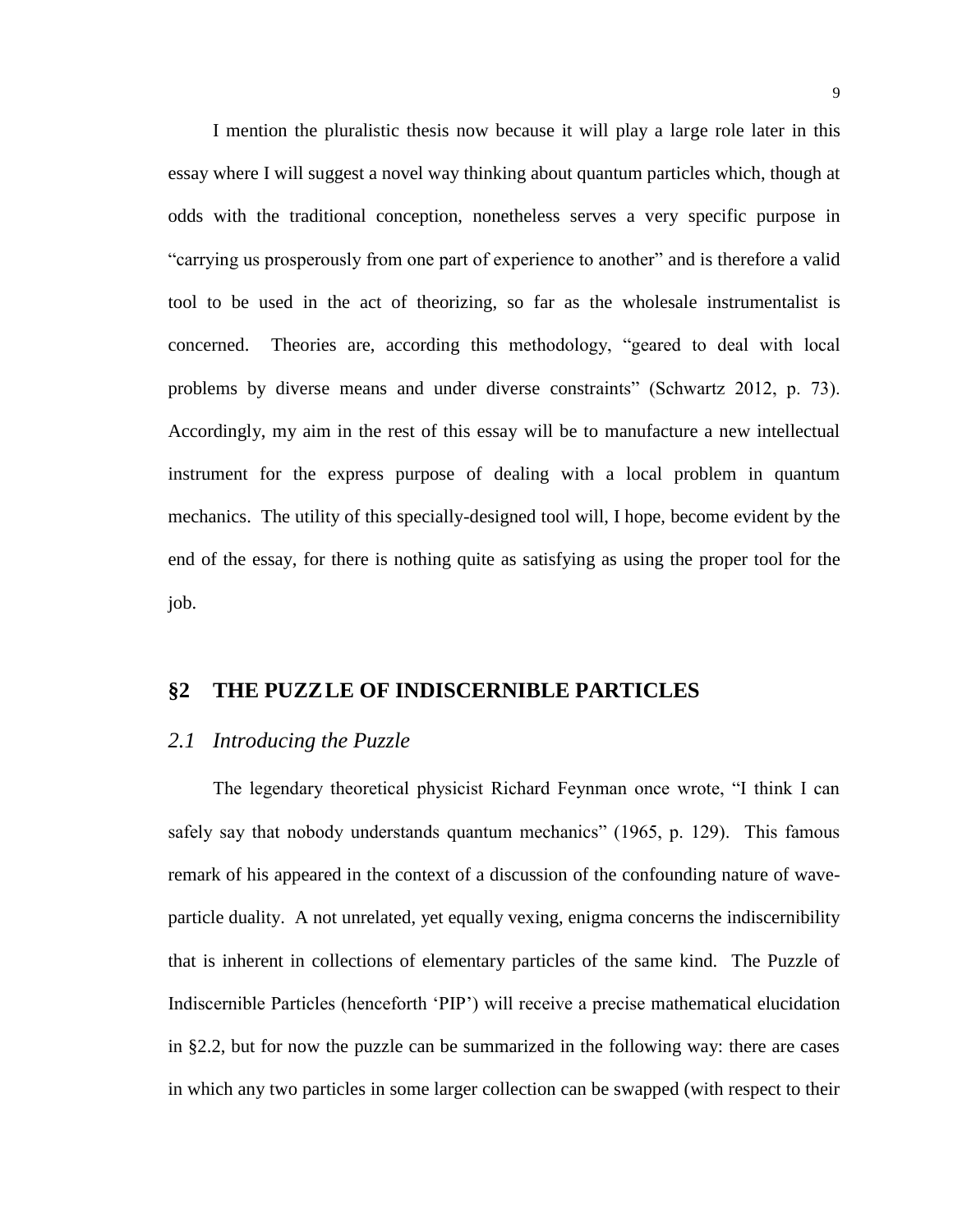locations, say) without this yielding a new state for the overall collection of particles. Another way to state the puzzle would be to say that certain collections of particles exhibit *permutation symmetry*: two particles can be transposed with one another, but this transformation maps the entire collection back onto the same state, rather than a new state. If a collection of particles exhibits permutation symmetry in this way, then throughout this essay I will say that those particles are *indiscernible* from each other.<sup>4</sup>

I suppose the mere fact that there are viewpoints from which certain things are indiscernible is not by itself so confounding. For example, one rarely cares to discern between the eggs which enter into the cake which is being baked: any three of them from the dozen just purchased will do. So from the point of view of the recipe, we might say, those dozen eggs are indiscernible from each other. But of course a few of those eggs may be cracked, or perhaps one is brown while the remaining eleven are white, or maybe a mischievous kitchen-assistant has clandestinely hard-boiled half of them, in which case there is an obvious viewpoint from which they are discernible. However, the truly nefarious ramification of PIP (as will become clear in §2.2) is that there is no physical fact about the particles in question which could serve to distinguish them; no viewpoint from which we could tell one apart from the other. All elementary particles of a given type therefore seem to be indiscernible not just in *practice*, but in *principle*.

Because of the interchangeability just mentioned, the particles in question cannot be said to exhibit individuality in any robust sense, and their identity- and persistence-

<sup>&</sup>lt;sup>4</sup> It is somewhat misleading to speak of the "location" of a quantum particle, for such particles (electrons, in particular) are most accurately described as being smeared throughout a region of space, rather than being localized at specific points. We can, of course, locate the regions to a certain degree of accuracy. But in cases of excessive overlap between regions, we may consider talk of "location" as shorthand for referring to which energy level of the atom said electron occupies. In this way, swapping the "location" of two electrons would amount to swapping the first quantum number in the state-description of the two electrons.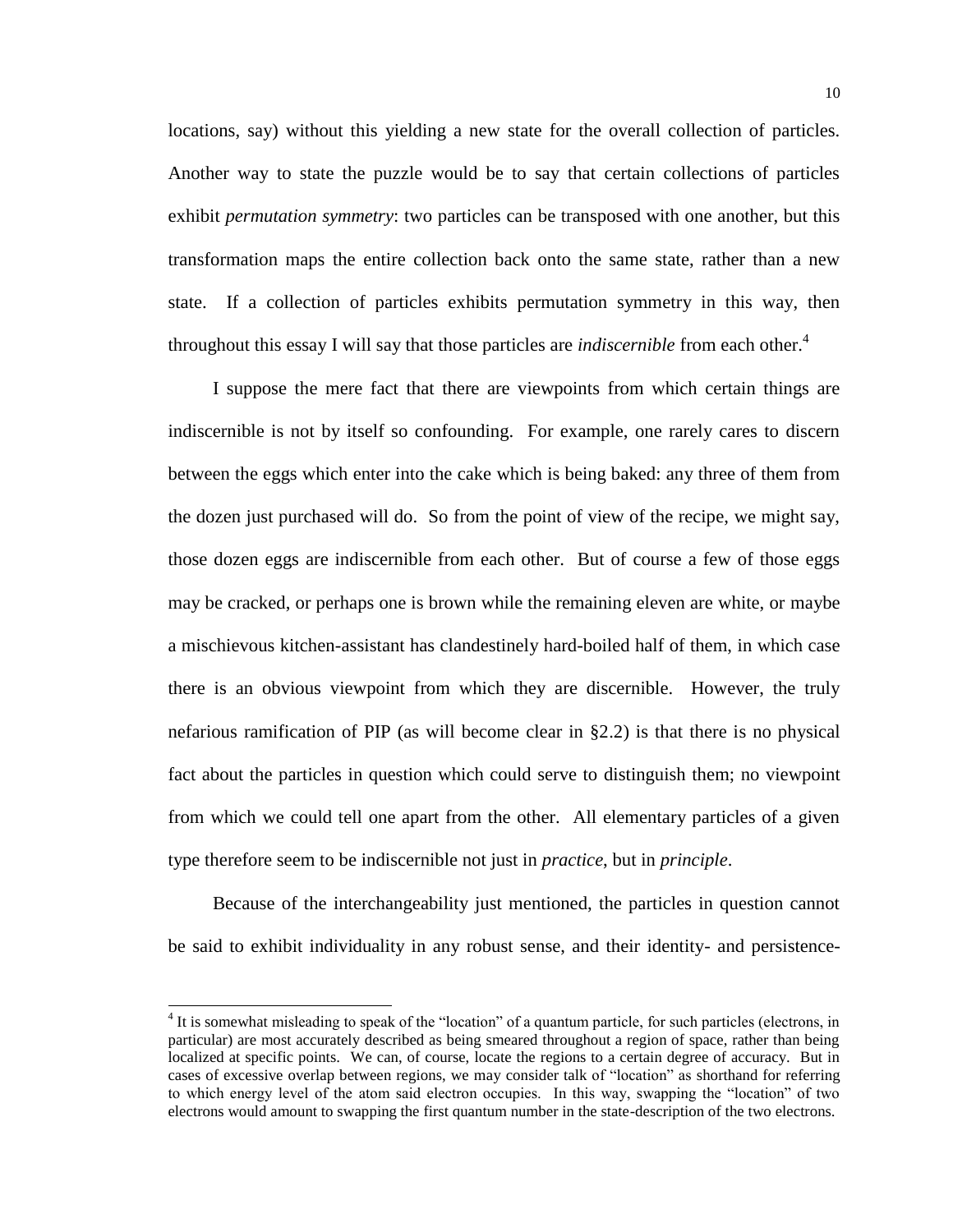conditions are similarly elusive. It is not clear in what sense such bizarre entities can even be called "physical objects." In response to this very puzzle, W.V. Quine<sup>5</sup> flirts with the prospect of parting ways with the notion of *physical object* altogether in order to embrace a field theory which merely posits regions of spacetime that can be instantiated with certain qualities.<sup>6</sup> From this point he goes even further, suggesting that it may be possible to reduce those regions of spacetime to mere quadruples of numbers, thereby supplanting the ontology of physics with that of pure set theory. However, this would not be a picture in which "our system of the world reduces [completely] to set theory," for the *ideology* of physics is not reducible to the *ideology* of set theory in any straightforward manner (1976, p. 503). Thus Quine ends that paper by noting that "[w]e might come to look to pure mathematics as the locus of ontology as a matter of course, and consider rather that the lexicon of natural science, not the ontology, is where the metaphysical action is" (ibid., p. 504). The conclusion of the previous sentence is electrifying, to say the least, and worthy of extended discussion. However, that is not my task in this essay. Before Quine's intriguing insouciance toward ontology can be considered, we must first become certain that his ontological leap from physical objects to regions of spacetime is warranted. Simply put, I do not think that the leap is warranted (and certainly not necessitated), and it is my aim in this essay to explain why.

That we can circumvent PIP by jettisoning the naive conception of matter is indisputable; there can be no Puzzle about Indiscernible Particles if there are no such

 5 See "Whither Physical Objects?" (1976); also *Pursuit of Truth* (1990, ch. 2).

<sup>&</sup>lt;sup>6</sup> It is important to note here that Quine is *not* suggesting that familiar physical objects like tables and chairs do not exist. Rather, he is exploring a revisionary claim about the ontology of particle physics: the quantifiers of fundamental physical theories ought to range over regions of spacetime rather than physical objects. The ontology of our "everyday" theories of tables, chairs, persons, dogs, etc. can go unaffected by this shift in the ontology of particle physics.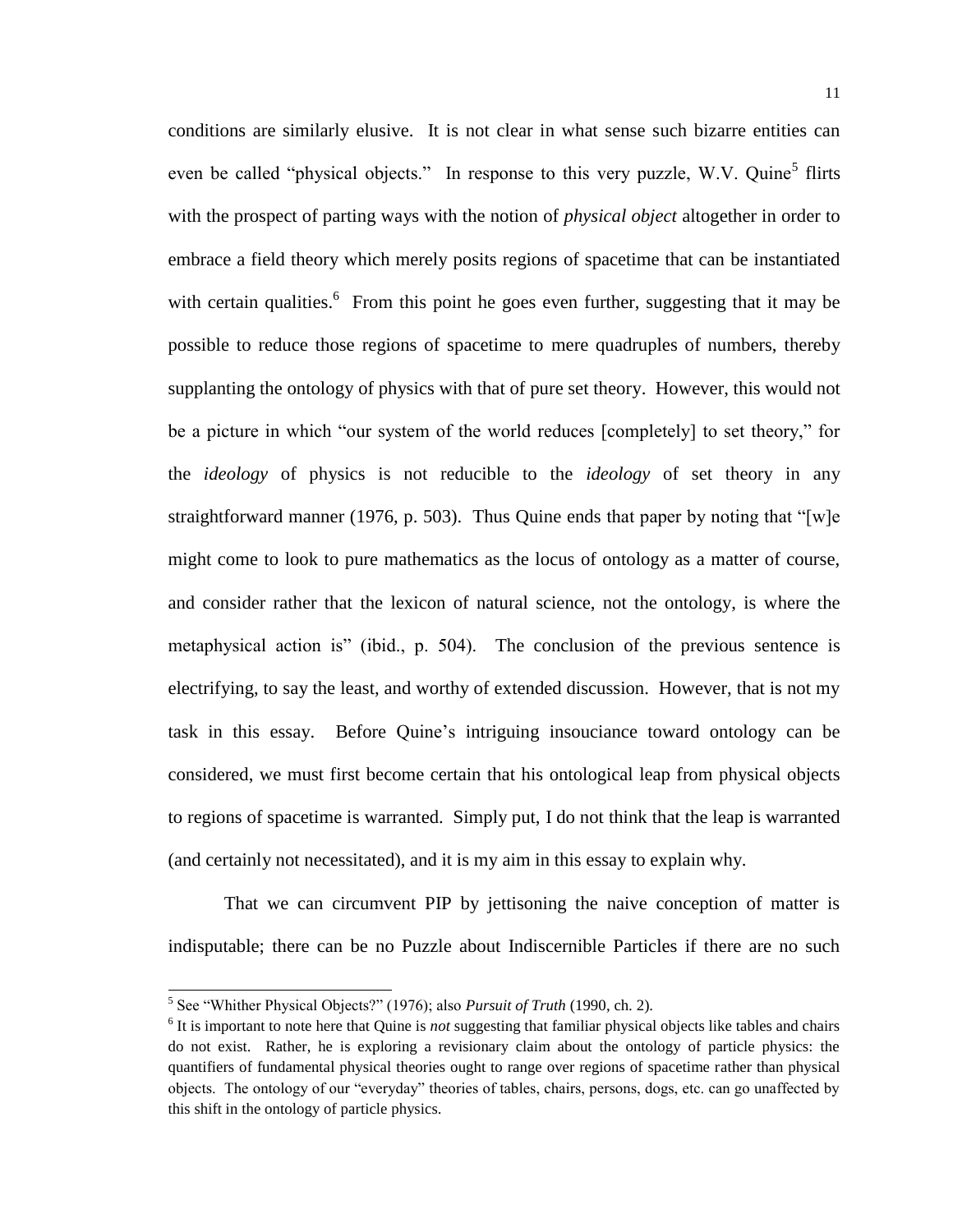particles in the first place. However, parting ways with the homey notion of *physical object* is by all counts a drastic maneuver, one which strikes me as guilty of throwing the baby out with the bathwater. Accordingly, it is my contention in what remains of this essay to show that PIP creates a problem not for physical objects *in general*, but rather for a special subclass of physical objects – namely, those which are the referents of *count nouns*. I will then propose a way of reconfiguring some of the language of quantum mechanics in terms of *mass nouns*. This linguistic shift provides a way for us to retain the notion of *physical object* despite the difficulties raised by PIP, and despite Quine's advice. If my reasoning is sound, then mathematics' claim to being the "locus of ontology" will come nowhere near being "a matter of course."

Throughout this essay I will argue from the wholesale instrumentalist perspective (to which Quine was explicitly sympathetic<sup>7</sup>) and I will help myself to certain resources from the Quinean framework, the most important of which being the Indeterminacy of Translation thesis. So in a way, my aim in this paper is to articulate what Quine *should have* said in response to PIP. But before launching into Quine's solution, its shortcomings, and my alternative solution, we first need to examine exactly what PIP amounts to.

#### *2.2 Mathematical Formulation of PIP*

The program of statistical mechanics is to characterize a system in terms of the overall distribution of particles across a range of states; depending on what we are interested in, these may be energy states, positions, velocities, or a variety of other

<sup>&</sup>lt;sup>7</sup> See "Posits and Reality" in Quine 1966 (pp. 233-241).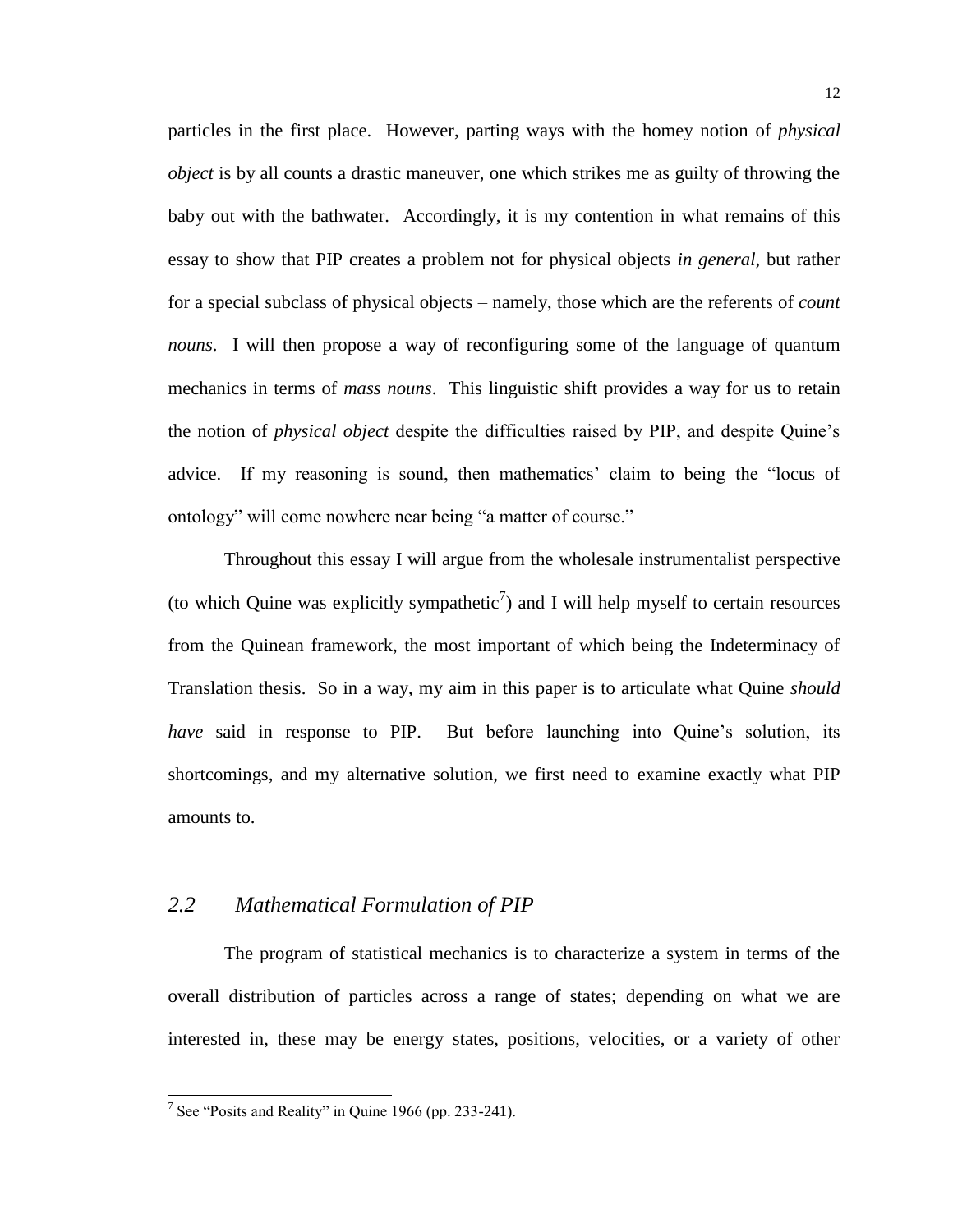quantities. For concreteness, I will focus on energy states in this section. Without ever knowing what any particular particle is doing, we use this distribution to predict the overall behavior of the system *in the long run*, which is to say when it reaches a state of equilibrium.

It is helpful to introduce a few technical terms at this point. The "occupation number" of an energy state is the number of particles that occupy that energy state. The collection of occupation numbers for every allowable energy state therefore provides a way of characterizing the entire system, and we call this the "configuration" of the system. As a toy example, consider a system with just three allowable energy states  $(S_1, S_2)$  $S_2$ , and  $S_3$ ) and two particles (A and B). Here is one possible configuration for the system: (2, 0, 0). What this means is that in this configuration, two particles (to wit: A and B) occupy  $S_1$ , zero particles occupy  $S_2$ , and zero particles occupy  $S_3$ . Other possible configurations for the system would then be:  $(0, 2, 0)$ ,  $(0, 0, 2)$ ,  $(1, 1, 0)$ ,  $(1, 0, 1)$ , and  $(0, 0, 1)$ 1, 1).

The ultimate goal in statistical mechanics is to calculate the most probable occupation number for each energy state; in other words, the goal is to predict what fraction of particles will, in the long run, settle down into each energy state. In order to perform this calculation, we must make a decision as to how we are going to individuate among overall states of the system. For example, consider the configuration characterized as (1, 1, 0). How many different ways are there for the system to achieve this configuration? The natural answer is two: the first way places A in  $S_1$  and B in  $S_2$ (and nobody in S<sub>3</sub>), whereas the other way places B in S<sub>1</sub> and A in S<sub>2</sub> (and nobody in S<sub>3</sub>).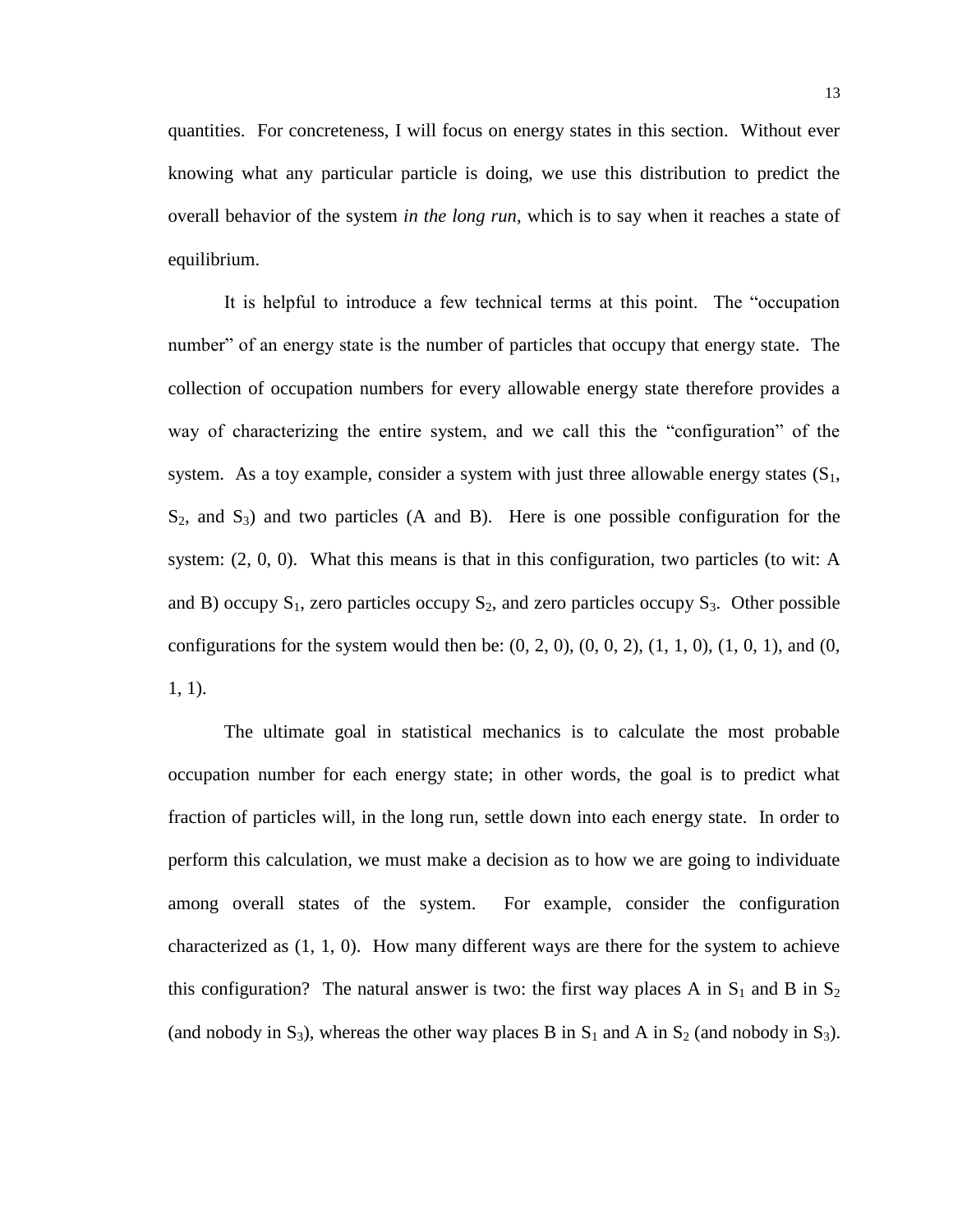If we work under this assumption – that interchanging two particles produces a *distinct* state – then we can derive  $8$  what is known as the Maxwell-Boltzman distribution:

$$
N(\epsilon) = e^{(\mu - \epsilon)/(kT)} \qquad (MB)
$$

What this equation tells us is that, in the long run, we can expect to find that the number of particles with some particular energy ε is given by some not-so-complicated function of that energy (ε), the chemical potential of the system  $(\mu)$ , Boltzman's constant (k), and the temperature of the system (T). The MB distribution provides an astonishingly accurate characterization of the behavior of gas molecules (within a limited range of parameters), and lands us in the realm of *classical* statistical mechanics.

But suppose we had gone a different route from the beginning. Instead of saying that there are *two* distinct ways of achieving the configuration (1, 1, 0), let us now say that there is only *one* way. In other words, we are saying that swapping A and B with respect to their energy states makes *no difference whatsoever* to the overall state of the system. Such a collection would exhibit *permutation symmetry*: two particles can be transposed with one another, but this transformation maps the entire collection back onto the same exact state, rather than a new state. Not surprisingly, this assumption gives rise to an altogether different mathematical derivation. From this point, depending on whether we allow either one particle or an unlimited number of particles to occupy each state, we can derive either the Fermi-Dirac distribution:

$$
N(\epsilon) = 1 / [e^{(\epsilon - \mu)/(kT)} + 1]
$$
 (FD)

or the Bose-Einstein distribution:

$$
N(\varepsilon) = 1 / [e^{(\varepsilon - \mu)/(kT)} - 1]
$$
 (BE)

<sup>&</sup>lt;sup>8</sup> See Griffiths (2005, pp. 233-241) for all the gory details.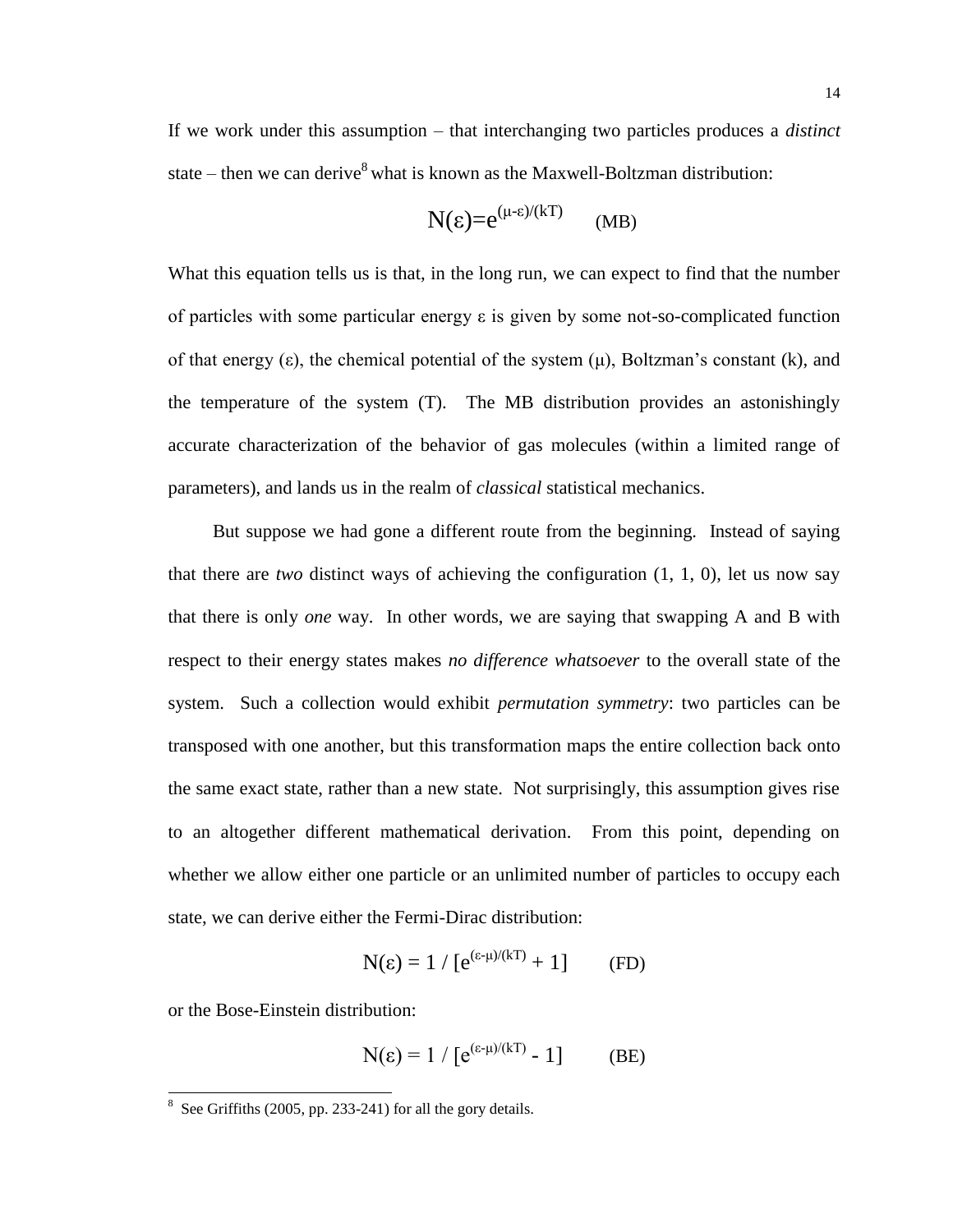What we find experimentally is that the behavior of a system of particles with halfinteger spin (fermions) is brilliantly described by the FD distribution, and that the behavior of a system of particles with integer spin (bosons) is brilliantly described by the BE distribution. The difference between these two distributions is that FD allows a maximum of one particle per state, whereas BE allows an unlimited number of particles to occupy each state.<sup>9</sup> In either case, this lands us in the realm of *quantum* statistics.

So what is the upshot? The upshot is that whether or not the particles in our system are discernible from one another  $-$  i.e., whether or not swapping two of them yields a *new* state – gives way to unequivocal mathematical differences in the distribution which characterizes the behavior of that system in the long run. Given the unique shape of each distribution, we can determine whether the particles in some particular collection are discernible or not by seeing which distribution that collection obeys. If the collection obeys the MB distribution, then the particles in question are discernible; if the collection obeys either the FD or the BE distribution, then the particles in question are indiscernible. When we empirically investigate the matter, there is simply no question that all fermions of a given kind (e.g. all electrons, all top quarks) as well as all bosons of a given kind (e.g. all photons, all gluons) obey a statistics which reflects the assumption that all particles in the system are indiscernible from each other.<sup>10</sup>

<sup>&</sup>lt;sup>9</sup> For simplicity, I will ignore spin states throughout this paper.

<sup>10</sup> Actually, Muller & Saunders (2008) have constructed an intricate framework in which fermions *are* in fact discernible (while bosons remain indiscernible). I take their position to be compelling, but it does not seem to me that the dust has settled quite yet. Therefore, for the purposes of this paper, I will occupy the more traditional camp which maintains that both the Fermi-Dirac statistics *and* the Bose-Einstein statistics describe systems of indiscernible particles (rather than just the Bose-Einstein statistics). See Huggett & Norton (forthcoming) for an insightful discussion of some highly technical issues with the apparatus of Muller and Saunders.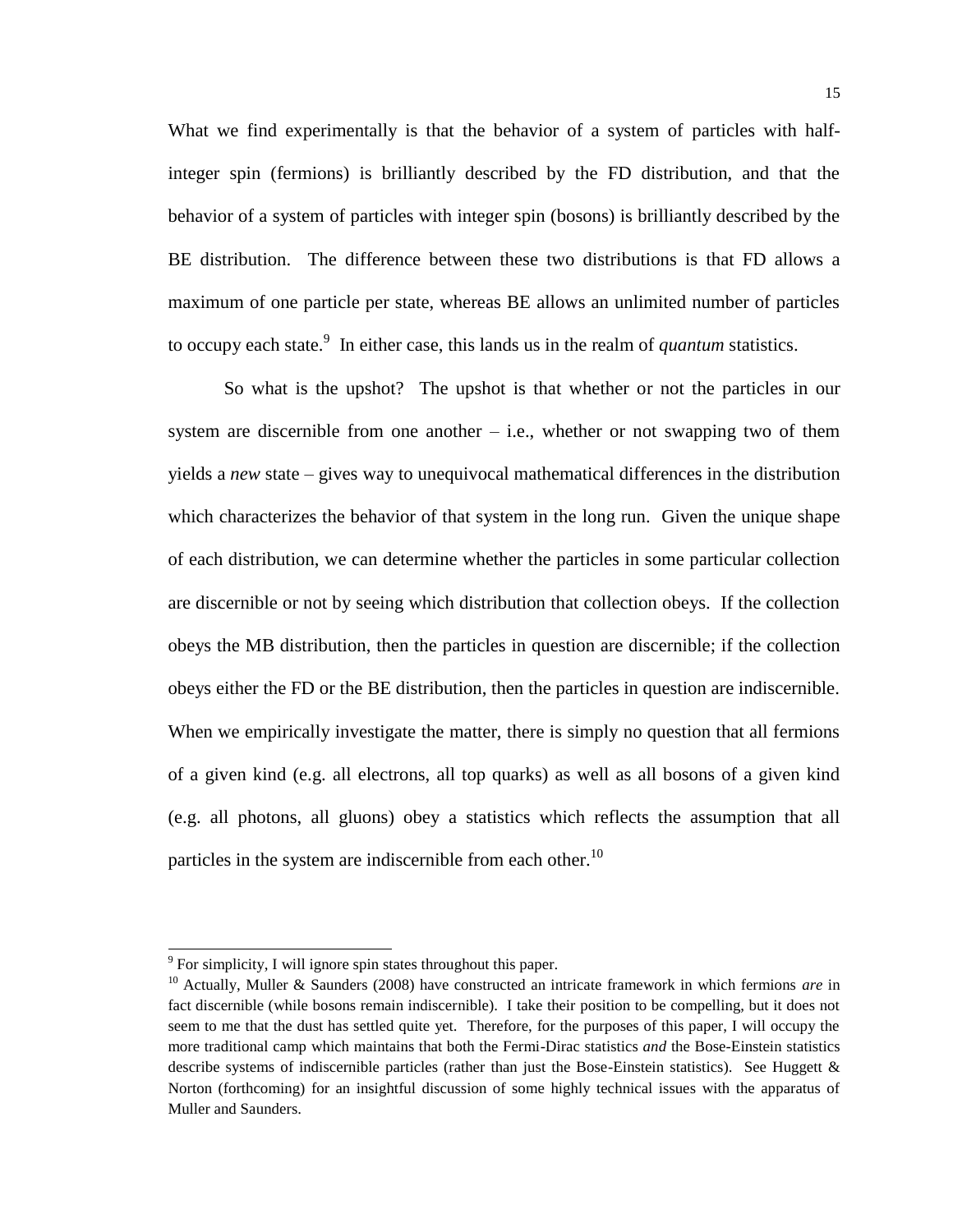A nice heuristic for illustrating the difference between the classical distribution  $(MB)$  and the quantum distribution (BE) involves flipping two coins.<sup>11</sup> Suppose we are interested in measuring the probability of both coins showing up "heads." The MB distribution predicts that this occurs  $\frac{1}{4}$  of the time, whereas the BE distribution predicts this to occur ⅓ of the time. Given the fundamental assumption of statistical mechanics (roughly: that each distinct state is equiprobable), we can note a very peculiar metaphysical difference between a pair of coins which obeys MB, and a pair of coins which obeys BE. If each distinct state is equiprobable, then the reciprocal of the probability for any arbitrary state will reveal the total number of distinct states accessible to the system. Therefore, the MB coins would seem to admit of four distinct states (namely: heads-heads, tails-tails, heads-tails, and tails-heads) whereas the BE coins would seem to admit of only three distinct states (namely: heads-heads, tails-tails, and a mixed state that is indifferent as to which coin is heads and which coin is tails). This last state – the *mixed* state – is the embodiment of a permutation symmetry, and precisely what gives rise to the Puzzle of Indiscernible Particles. It is of paramount importance to notice that the inability to discern between two BE coins (or particles) has nothing to do with the physical limitations of our laboratory equipment. Permuting two such coins (or particles) yields the exact same physical state, which is tantamount to saying that there is no physical fact which could even in principle serve to distinguish them. Permuting two such items *leaves no physical trace*.

The metaphysical ramifications of this aspect of quantum statistics are drastic. It is not even clear whether particles which obey FD or BE ought to be called "objects," for

 $11$  With a few slight adjustments, the exact same point can be made regarding FD. But just for concreteness, in this example I will focus on BE and ignore FD.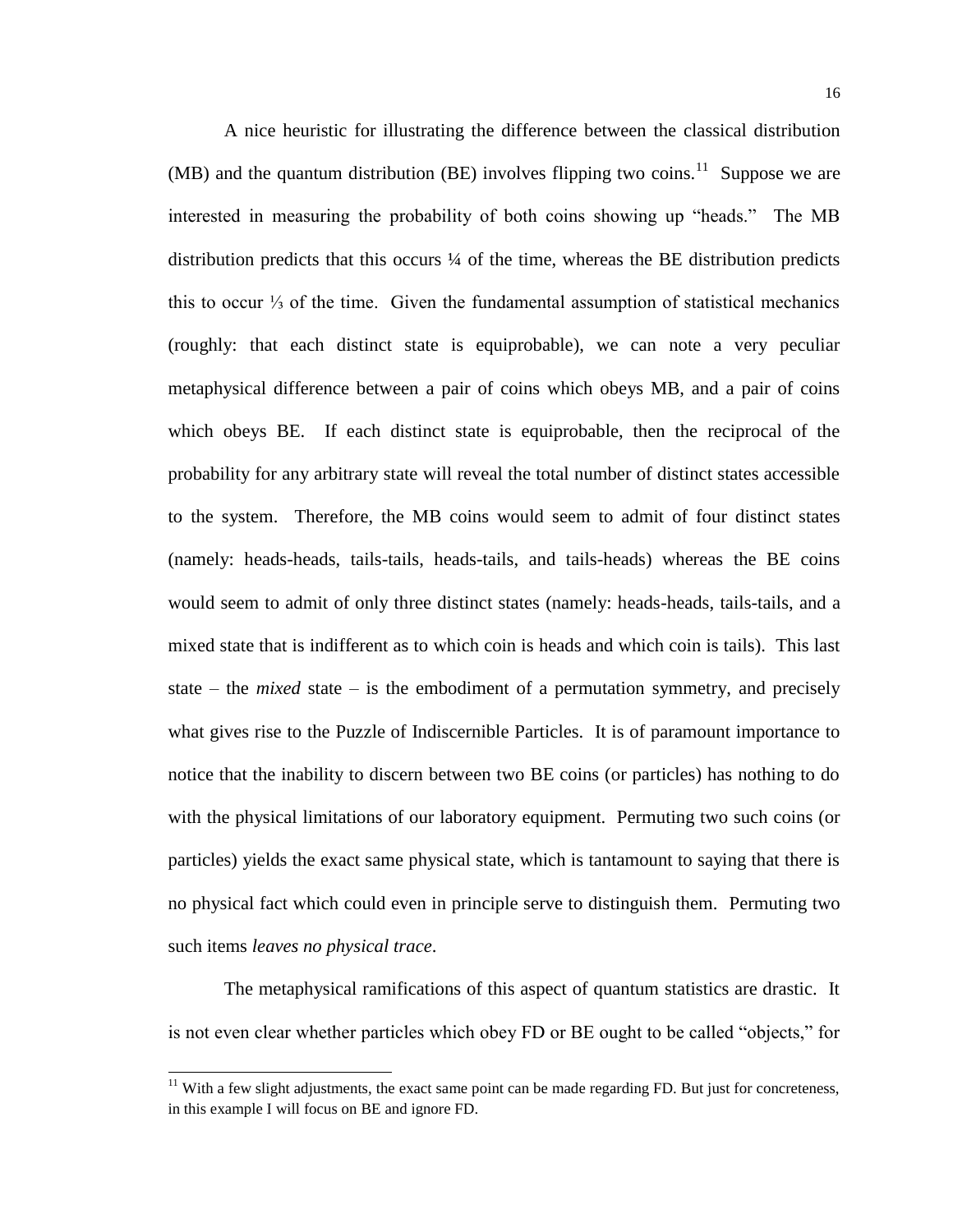it immediately follows from the above discussion they do not obey Leibniz's Law (a.k.a. the Identity of Indiscernibles), which one may reasonably take to be the touchstone of objecthood. Leibniz's Law states that no two objects can share *all* of their properties. More explicitly: ∀x∀y(∀F(Fx↔Fy)→x=y)). To say that there is no physical fact which could serve to discern the particles in question is just to affirm the antecedent of Leibniz's Law, for this is just another way of saying that they have all of their physical properties in common.<sup>12</sup> But it would be a grave mistake to assert that the two particles are identical to each other. As David Lewis says:

Identity is utterly simple and unproblematic. Everything is identical to itself; nothing is identical to anything else except itself. There is never any problem about what makes something identical to itself; nothing can ever fail to be. And there is never any problem about what makes two things identical; two things can never be identical (1986, pp. 192-193).

Compare with a similarly pithy remark from Wittgenstein: "To say of two things that they are identical is nonsense, and to say of one thing that it is identical with itself is to say nothing" (1921, §5.5303). The example we are considering is one in which there are *two* particles present; so to say that they are identical would be to completely bungle the meaning of 'identity.' Furthermore, the claim that there are two (or three, or seventeen, etc.) particles present is directly verifiable. I have deliberately been trying to maintain the generality of the system under consideration; but if we so desired, we could flesh out the details of our system, actually construct it in the laboratory, measure the overall charge, divide this quantity by the charge of a single electron (if it is electrons that we are talking about), and at that point we'd know *exactly* how many electrons are present. We

 $12$  Whether the particles may possess some non-physical property (a haecceity, a "thisness") is a thorny issue which I will not have space to address in this essay. Readers interested in this line of argument should consult the writings of Paul Teller (1997, ch. 2; also 1998).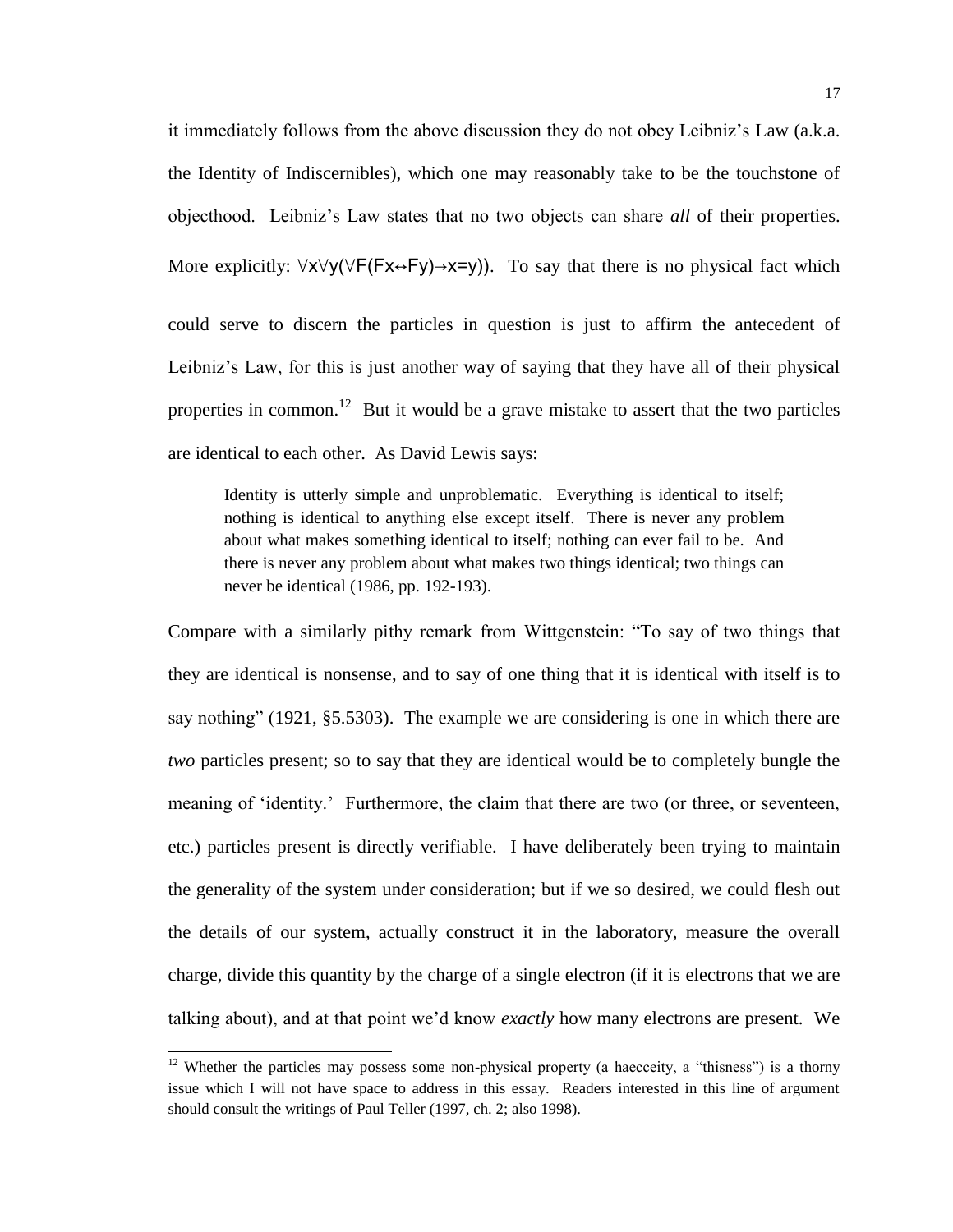would then have an example of two electrons (or three, or seventeen, etc.) that are indiscernible from each other, yet most certainly not identical. $^{13}$ 

Thus we are faced with a dilemma: either part ways with our famed *a priori* principle of metaphysics (and thus admit that there are non-identical indiscernibles), or bite the bullet and extirpate physical objects from our ontology altogether. As we are about to see in §2.3, Quine has at times recommended that we take the second horn of the dilemma. But as is often the case with dilemmas, there are ways of recasting the situation so as to avoid *both* horns; I will explore such a strategy later in the essay.

#### *2.3 Quine's Suggested Solution*

l

Quine's recommendation is that, in light of PIP, we reduce quantum particles to the mere regions of spacetime which they occupy and allow these regions to take on certain qualities. In other words, the ontology of particle physics is to contain regions of spacetime, but not particles. In building up to this conclusion, he asks us to consider what we mean by 'physical object' in the first place:

We think first of bodies, but the notion of a body is both too vague and too narrow. It is too vague in that we are not told how separate and cohesive and well rounded a thing has to be in order to qualify as a body. And it is too narrow, since for ontological purposes any consideration of separateness and wellroundedness is beside the point. Rather, let us understand a physical object, for a while, simply as the aggregate material content of any portion of space-time, however ragged and discontinuous (1976, p. 497).

In this passage Quine is searching for a gloss on 'physical object.' To see why 'body' is "too vague" to succeed, consider a lamp whose shade is not affixed to the base, and therefore falls off every time the base is slightly bumped. We would hesitate to call

<sup>&</sup>lt;sup>13</sup> See French & Krause (2006) for a nice entry point into the vast literature on how indiscernible particles relate to Leibniz's Law.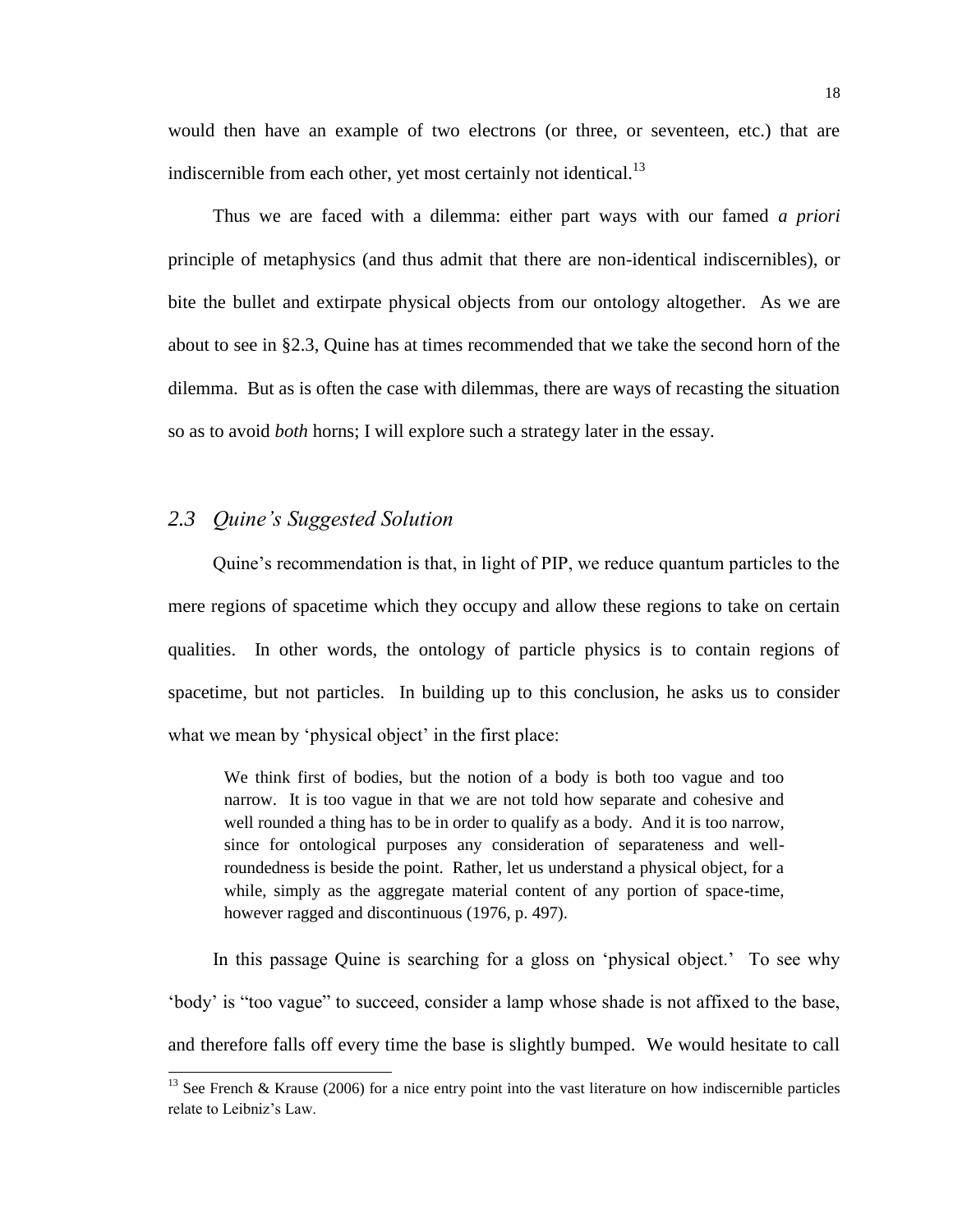the base-plus-shade a single, unified body. Duct-tape the two together, however, and now we are unambiguously talking about a body. Intermediate cases would certainly arise – e.g., there is enough tape to keep them fastened together not all the time, but only after 50% of all bumps – in which case our ordinary usage of the term 'body' would not settle the question of whether the base-plus-shade indeed qualifies as a body. Whether something qualifies as a physical object, however, seems to be much more cut and dry than this. Something is either a physical object, or it isn't; there is no middle-ground here.

Moreover, 'body' is too narrow to serve as a gloss for 'physical object' in that *anything at all* can be construed as an object for some theory or other, regardless of whether it qualifies as a body. If we so desired, we could construct a theory which quantified over catdogs (the result of adding together the material content of a region of spacetime occupied by a cat with another occupied by a dog) rather than cats and dogs separately. Though catdogs are too "ragged and discontinuous" to count as bodies, they would nevertheless be physical objects of the theory in question. For Quine, an object is simply whatever a theory quantifies over: to be is to be the value of a bound variable.<sup>14</sup> Therefore catdogs gain object-status simply because they are the values of certain variables; and they gain their *physical* object-status in virtue of the fact that they are composed of matter. Notice that on this front we can see Quine's wholesale instrumentalism emerge quite clearly. Contained in his criterion of ontological commitment ("to be is to be the value of a bound variable") is the idea that no class of objects is "more real" than another; so long as the item in question is the posit of some

 $14$  See "On What There Is," (Quine 1953, pp. 1-19).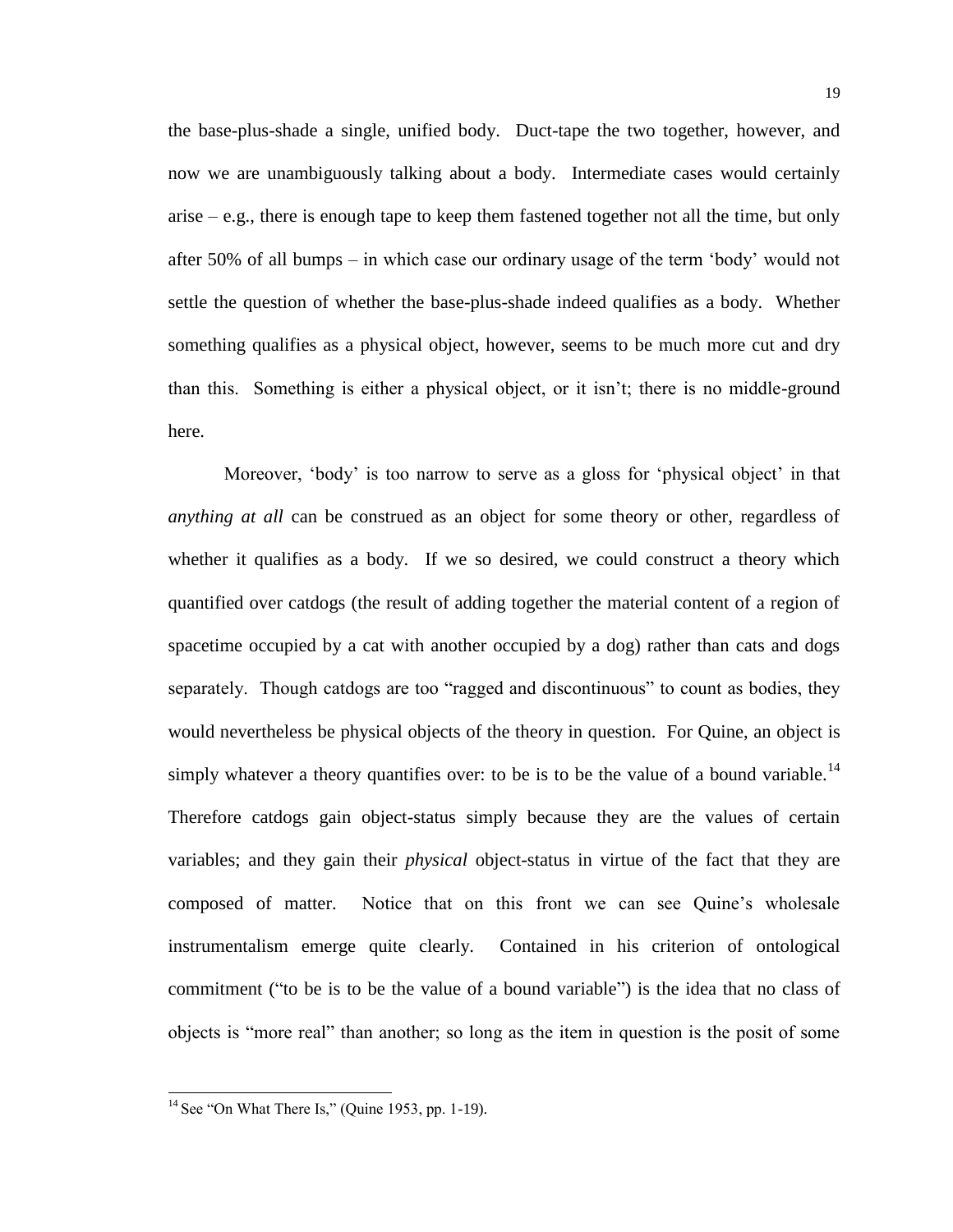theory, it is just as "real" as any other theoretical posit. Surely enough certain posits may be more *useful* than others (and presumably the catdog is not one of these), but the question of utility is completely orthogonal to the question of existence; being posited *suffices* for existence.

Quine goes on to point out that even "the aggregate material content of any portion of space-time," otherwise known as the "naive conception of matter," similarly fails as a gloss for 'physical object' (1976, p. 498). This is primarily due to the difficulties posed by PIP. Whereas we would expect that transposing two physical objects would yield a new state for the system, we saw in §2.2 that transposing two electrons does no such thing; by definition, particles which exhibit permutation symmetry yield the *same* overall state when transposed. Given this confounding empirical result, Quine suggests that "we should not think of individual electrons... at all, but of states of [the regions of space-time which they occupy]" (ibid., p. 499). In short, the notion of physical object has "gone so tenuous that we find ourselves turning to the space-time regions for something to cleave to" (ibid., p. 499). On this same point, Quine writes elsewhere that "[i]t would seem then not merely that elementary particles are unlike bodies; it would seem that there are no such denizens of space-time at all, and that we should speak of places… merely as being in certain states… rather than as being occupied by two things" (1990, p. 35).

It is worth noting that these field-theoretic sentiments receive implicit corroboration from elsewhere in the Quinean corpus. In particular, the "No Entity Without Identity" slogan would also seem to bolster the shift toward a field theory.<sup>15</sup>

 $15$  See "Speaking of Objects," (Quine 1969, pp. 1-25).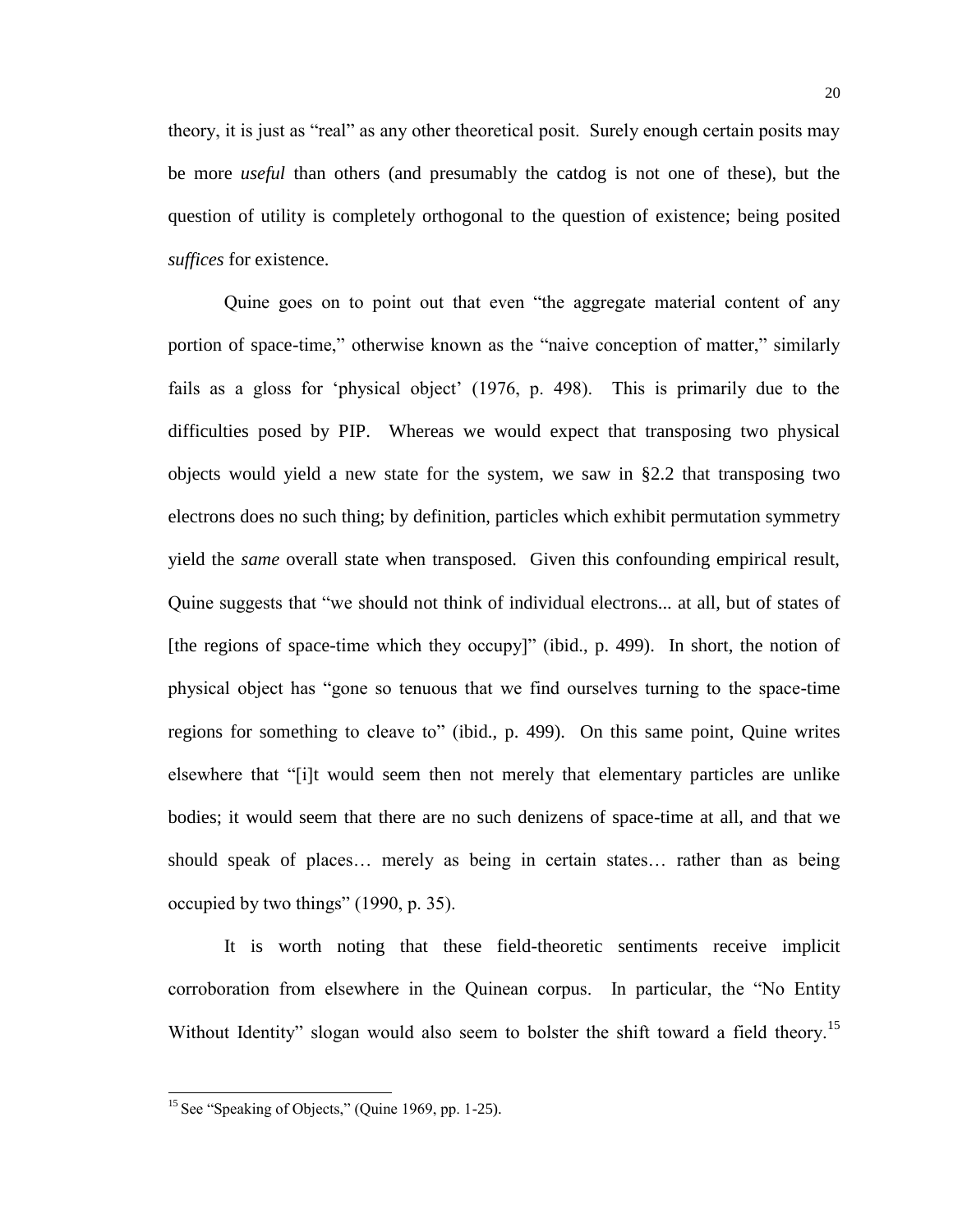What is meant by this slogan is that we cannot coherently posit an entity without first being able to provide a rough characterization of its identity- and individuation-criteria. The electrons lately discussed fail to satisfy this criterion insofar as two of them can be swapped, though we would be (in principle) none the wiser for it. Furthermore, to identify a given electron over time often makes little sense, and "their integration into world lines, or enduring particles, is only a matter of convenience, and arbitrary in varying degrees" (Quine 1976, p. 498). This last point is nicely summarized by physicist David Griffiths:

You can always tell the [classical] particles apart, in principle – just paint one of them red and the other one blue, or stamp identification numbers on them, or hire private detectives to follow them around. But in quantum mechanics the situation is fundamentally different. You can't paint an electron red, or pin a label on it, and a detective's observations will inevitably and unpredictably alter its state, raising doubts as to whether the two had perhaps switched places... It's not just that we don't happen to know which is which; God doesn't know which is which, because there is no such thing as "this" electron, or "that" electron" (2005, pp. 203-204).

#### **§3 AN ALTERNATIVE SOLUTION**

#### *3.1 Count Nouns and Mass Nouns*

As stated in §2.1, my aim in this paper is to show that Quine's response to PIP is too drastic, and that there is a much better option on the table – one that can in fact be constructed out of the resources in Quine's own idiosyncratic system of thought. In order to make this argument, I will rely upon the linguistic framework utilized by Quine in many of his writings, and in particular in *Word and Object* (1960, ch. 3). What I have in mind is the distinction between count nouns and mass nouns. These two varieties of noun are distinguished according to how their referents are *quantified*. A count noun can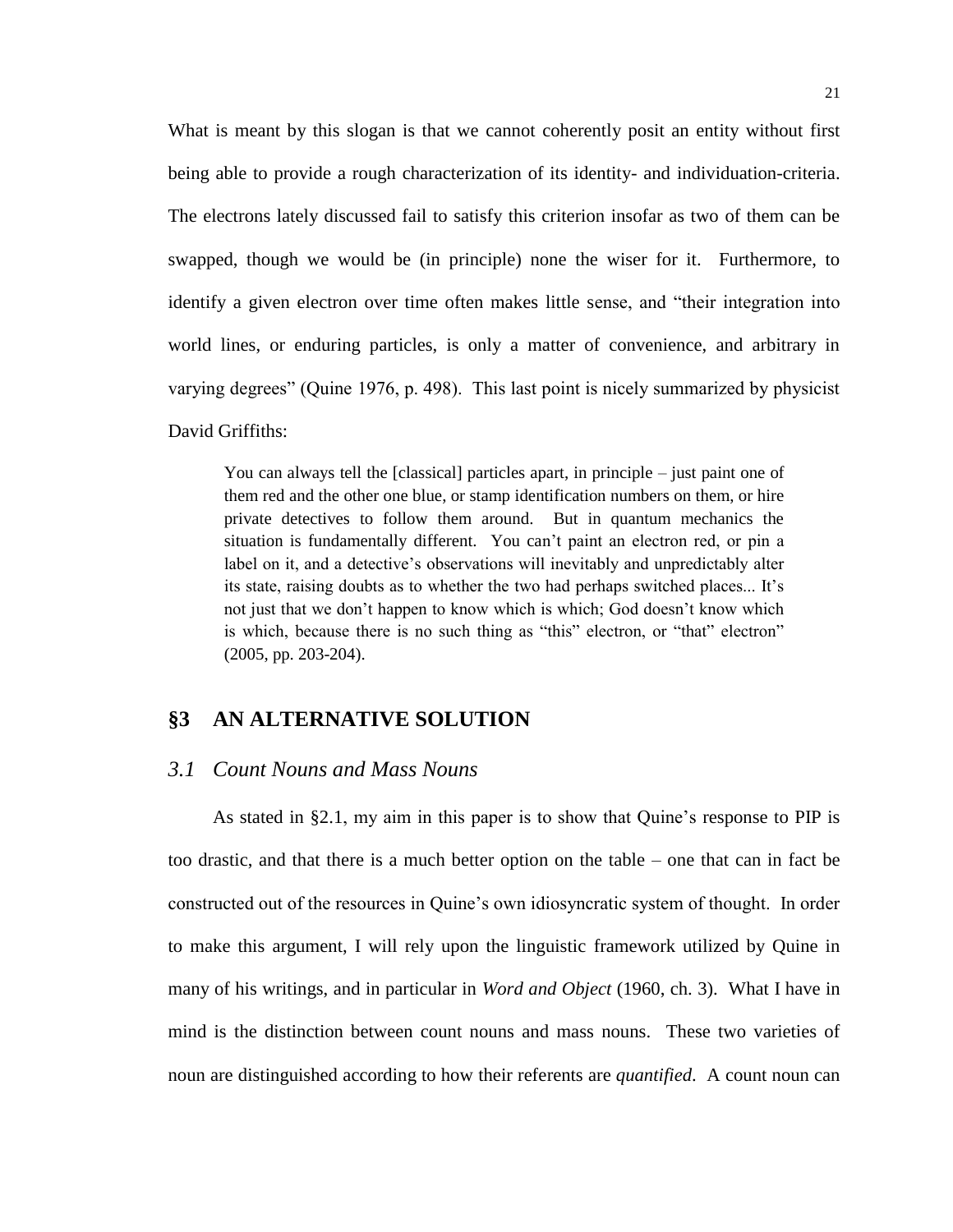be modified by a bare numeral, which is merely to say that the referent of a count noun is (not surprisingly) the kind of thing that can be *counted*. To illustrate with examples: 'apple', 'brick', and 'cat' are count nouns insofar as phrases like 'three apples', 'four bricks', and 'five cats' make good grammatical sense. Mass nouns, however, *cannot* be modified by a bare numeral. Notice how phrases like 'three water', 'four sugar', and 'five trash' – or, for that matter, even 'three waters', 'four sugars', and 'five trashes' – do not make good grammatical sense. Bare numerals do not attach to mass nouns because *any* quantity whatsoever of the stuff a mass noun refers to is treated as an undifferentiated unit: "any sum of parts which are water is water" (Quine 1960, p. 91). A unit of measurement must be specified in order for a mass noun to be quantified: three *gallons* of water, four *pounds* of sugar, five *bags* of trash, etc.

But notice that in common parlance certain terms vacillate between being used countwise and being used masswise. Compare the count-use of 'apple' in 'There are three apples on the table' with the mass-use of 'apple' in 'This salad needs more apple.' And although 'water' is most frequently used masswise (e.g. 'Water is refreshing'), its count-use is not unheard of (e.g. 'Still waters run deep'). Or, to take a cute example from Quine, notice the ambiguity in 'Mary had a little lamb.' If 'lamb' is being used countwise, then we have a statement about the stature of Mary's pet; but if 'lamb' is being used masswise, then we have a statement about what Mary ate for dinner. Therefore terms like 'apple', 'water', and 'lamb' are neither inherently mass nouns nor inherently count nouns. Rather, it is the way in which one of these words is actually *used* on a given occasion that determines whether that specific token of the word is a count noun or a mass noun.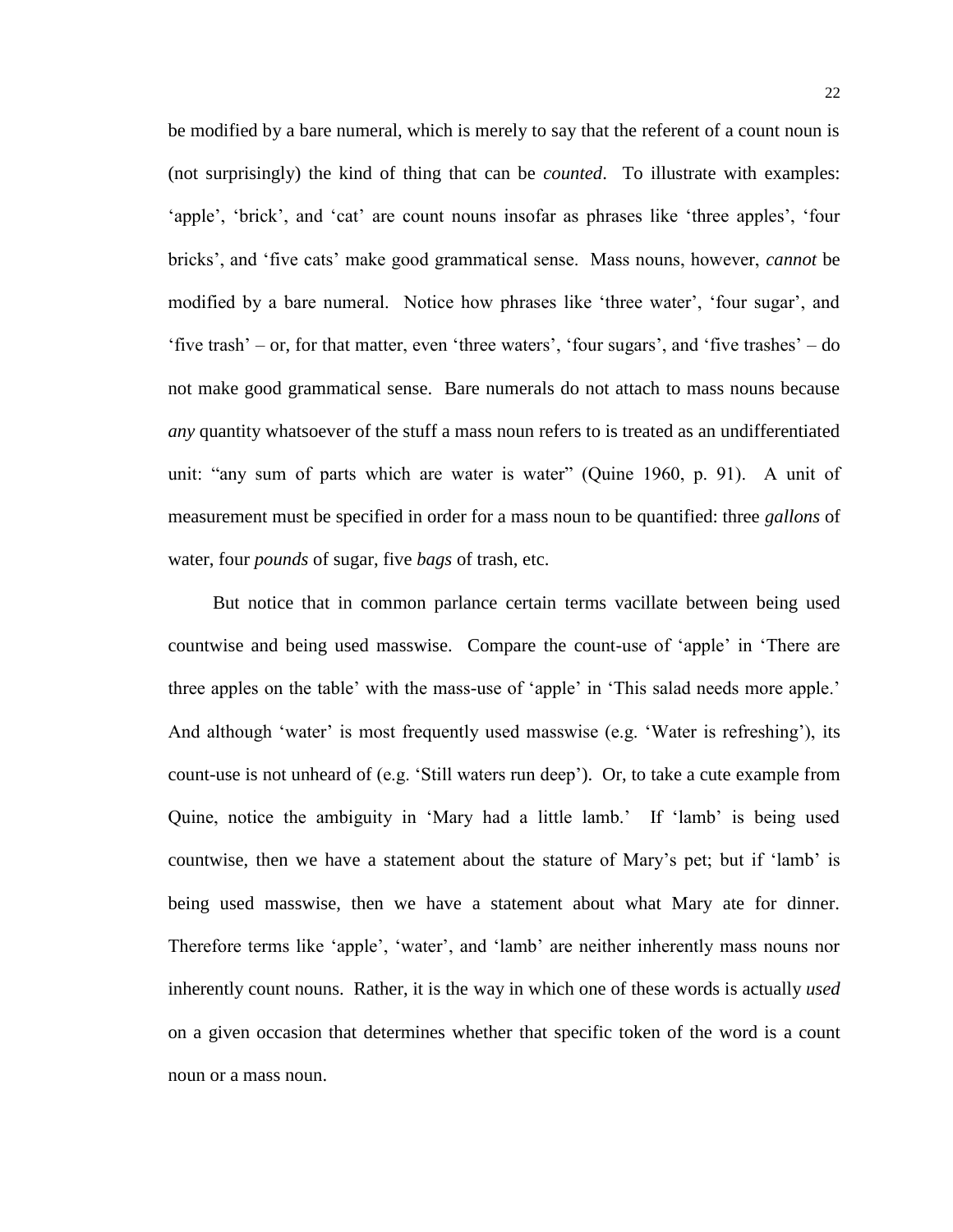A more sophisticated and explicit illustration of the count/mass indeterminacy concerns translating certain Japanese phrases which contain lexical items known as "classifiers."

Commonly [classifiers] are explained as attaching to numerals, to form compound numerals of distinctive styles. Thus take the numeral for 5. If you attach one classifier to it you get a style of "5" suitable for counting animals; if you attach a different classifier, you get a style of "5" suitable for counting slim things like pencils and chopsticks, and so on. But another way of viewing classifiers is to view them not as constituting part of the numeral, but as constituting part of the term – the term for "chopsticks" or "oxen" or whatever. On this view the classifier does the individuative work that is done in English by "sticks of" as applied to the mass term "wood," or "head of" when applied to the mass term "cattle" (Quine 1969, p. 36).

In either case, what we have is a three-word Japanese phrase translated into a two-word English phrase: for example, 'five oxen.' But depending on how we imagine the classifier to be functioning, the third word in that Japanese phrase can emerge either as a count noun or a mass noun. According to the first view, the classifier declines the numeral 5 (which produces a style of 5 suitable for counting animals) which then modifies the count noun 'ox.' But according to the second view, the classifier applies to the mass noun 'cattle' (which results in something akin to 'head of cattle') which is then modified by the bare numeral 5. The first reading "makes for more of a feeling for the Japanese idiom" while the second reading of the classifier "makes for efficient translation into idiomatic English" (ibid., p. 38). But since both fit all verbal behavior equally well, the answer to the question of which is the "correct" translation of the third Japanese word – i.e. whether it is really a count noun or a mass noun – is "indeterminate in principle... there is no fact of the matter" (ibid., p. 38).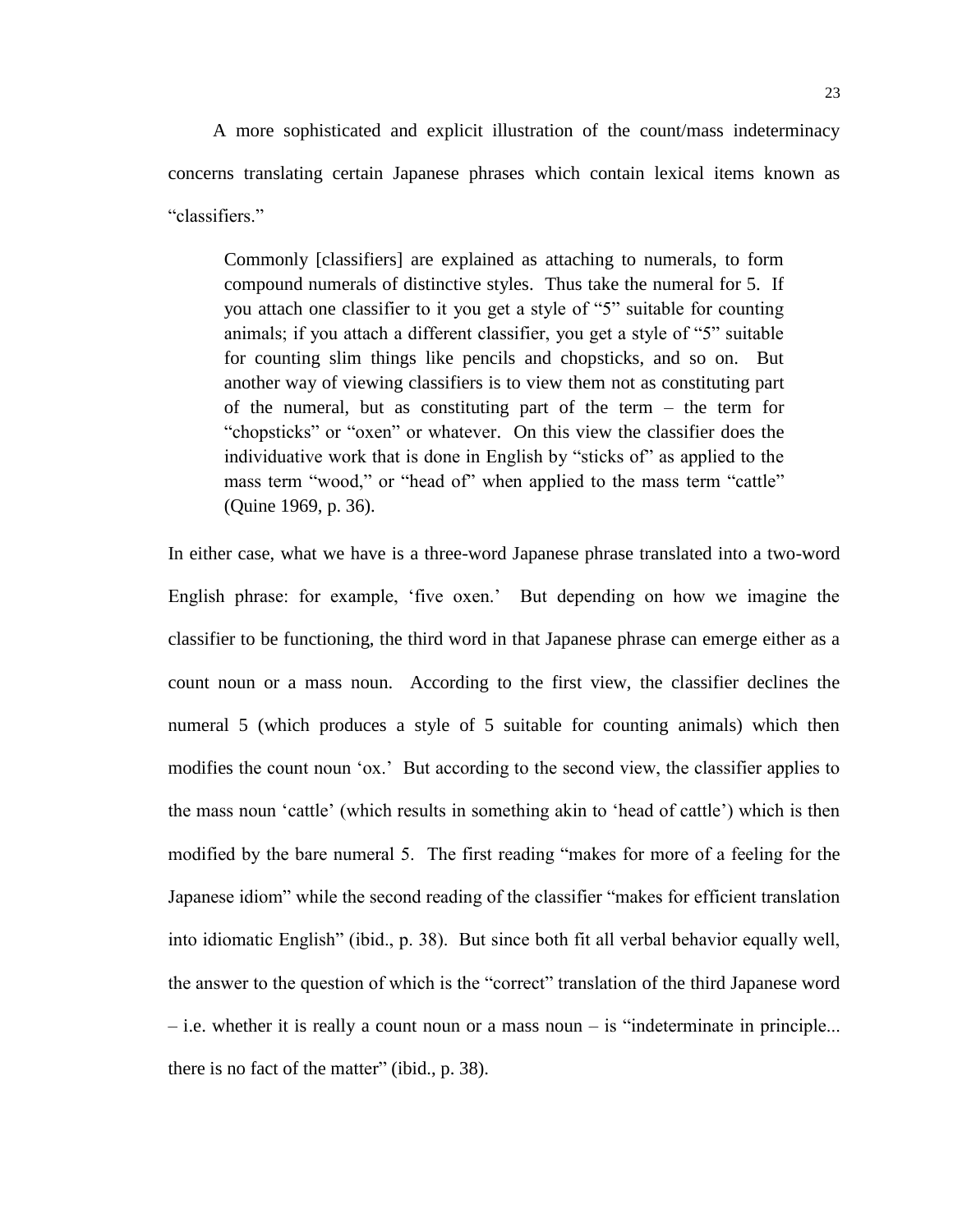All we have done so far is examine particular examples of count/mass indeterminacy. However, there is an even stronger claim to be made: that it is indeterminate whether *any* given noun is being used masswise or countwise. This is a claim which Quine himself seems to be on board with, for it follows directly from the Indeterminacy of Translation thesis. A case in point derives from his famous example of the field linguist attempting to translate 'Gavagai,' which is exclaimed by a jungle native just after a rabbit scurries by.<sup>16</sup> 'Rabbit' would obviously be a good candidate for the translation of 'Gavagai,' as would 'some rabbit meat.' The former treats 'Gavagai' as a count noun, whereas the latter treats it as a mass noun. The only way to accept one translation and reject the other with full confidence would be to query the native along the following lines: "Is this the same gavagai as that?" while pointing to, say, a live rabbit followed by the butchered and separated remains of that rabbit. However, as a radical translator, the very thing that our field linguist lacks is a full grasp of how demonstratives, copulas, and other such lexical items function in the native's language. So the point of Quine's Indeterminacy of Translation thesis is that there can be no fact of the matter as to which translation is "correct." Both can account for all utterances from the native, given certain adjustments in other portions of the translation manual that is currently being constructed.

Now there do seem to be crucial differences between the examples of count/mass indeterminacy recently considered. 'Mary had a little lamb' seems to be more *ambiguous* than *indeterminate*, for our confidence in homophonically translating sentences of native English is quite high; the Japanese translation took us further out on a limb, but if this

<sup>16</sup> See *Word and Object* (1960, ch. 2).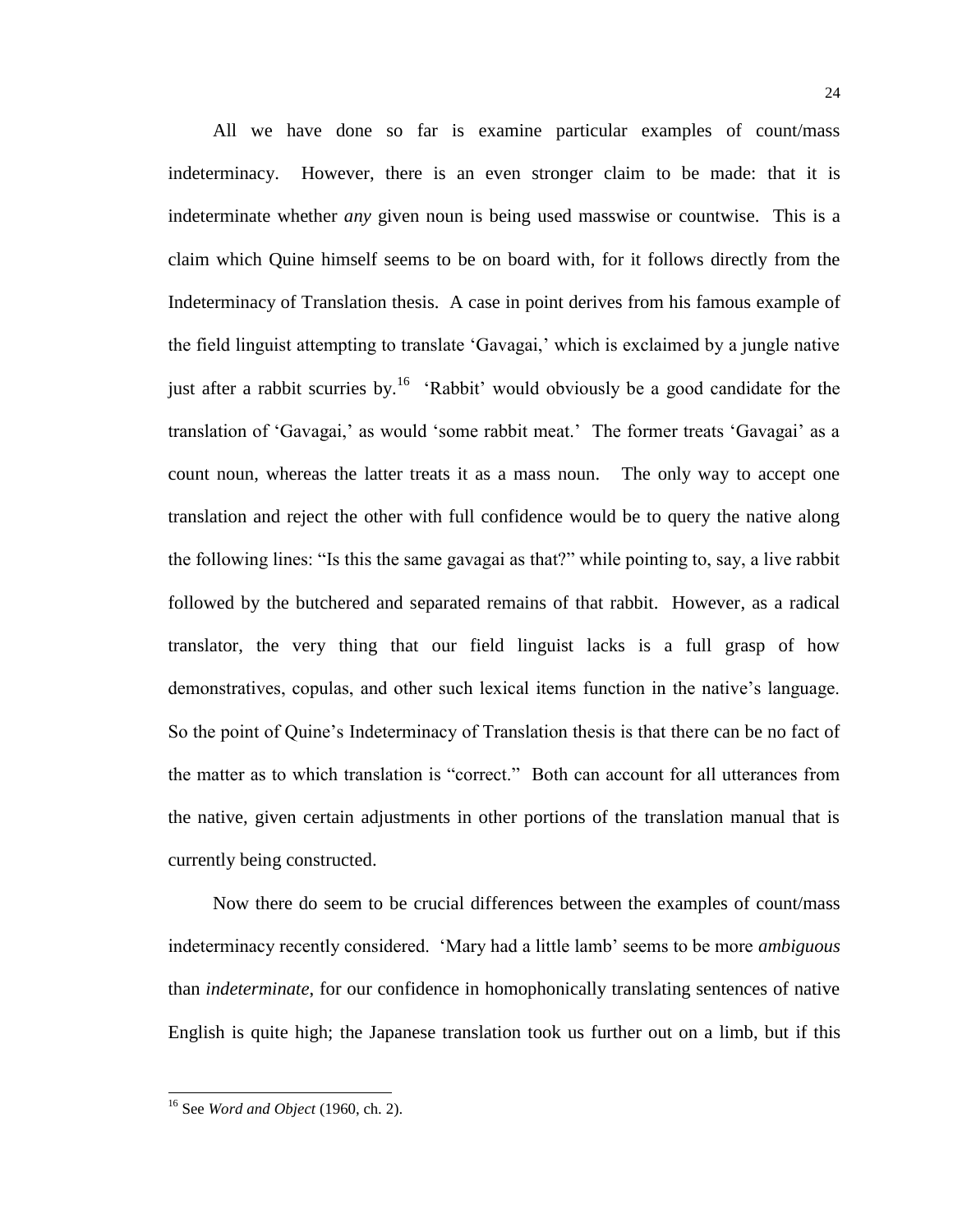seriously concerned us we could presumably cross-check our translation with other bits of Japanese literature translated in the past; but the translation of the jungle native seems most radical of all, and perhaps the only one which fully deserves to be called "indeterminate." However, the fact that some of these translations are much more tenuous than others is tangential to the point being made – i.e. that *in principle* there will always be two viable (though incompatible) translations, one which produces a mass noun and one which produces a count noun. As Quine frequently emphasizes, "radical translation begins at home" (ibid., p. 46). As children learning language from scratch on mother's knee, we must go through the same complex process of linguistico-behavioral guess-and-check as we do when translating the words of a long-time Japanese friend, or even a recently made jungle acquaintance. In either case, the translation is indeterminate through and through. Multiple (and incompatible) translations of some particular lexical item are always viable given adjustments in other portions of the language already translated. It then follows as a corollary that translation is indeterminate when we step into the laboratory and attempt to translate the physicist's theories into plain English; and this is precisely the point which I wish to exploit throughout the remainder of the essay.

## *3.2 'Electron as a Mass Noun*

Now, finally, what is all talk of count and mass nouns in aid of? The answer lies in how these concepts connect up with PIP. *The claim that I have been driving toward, and am now ready to unpack, is that PIP creates a problem for the referents of count nouns, but not for the referents of mass nouns*. We have already seen what the problem that PIP poses for count nouns amounts to: two electrons can be swapped without this yielding a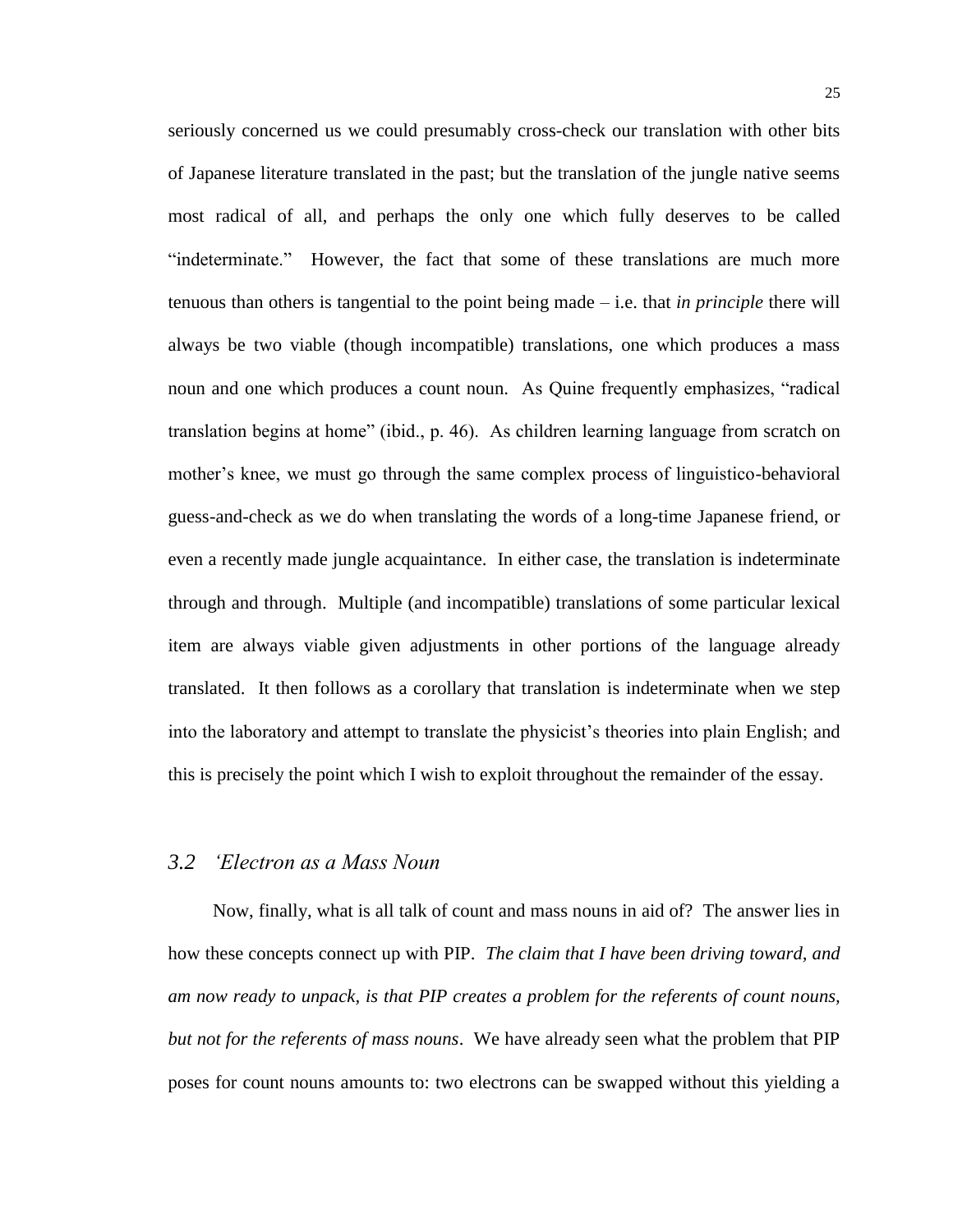new state. This is problematic in that electrons – when construed as separate, enduring entities with individual careers – should resist such radical interchangeability. The same puzzle would arise if we discovered, somehow, that swapping the position of two apples in a barrel did not in any way alter the state of the barrel of apples; or that we could swap a few bricks between adjacent houses without altering the overall state of the two-house system. These would be genuine puzzles if they obtained in reality. Fortunately we can make sense out of the idea that the apple-swap produces a new barrel of apples (at least in some sense), and that the brick-swap produces a new two-house system (at least in some sense). The trouble is that there seems to be no clear sense in which an electron-swap produces a new state.

But notice how the puzzle evaporates when we switch our focus from count nouns to mass nouns. Consider some particular gallon of water contained in a jug. Even after the inner constitution of the water is rearranged – swirl it, blow bubbles into it, pour it from container to container – we are still left with the *same* water. Similarly, I can rearrange the furniture in my living room and it will still be the *same* furniture. Or, to take one last example, I can neatly arrange all my spare change into layers of quarters, dimes, nickels, and then finally pennies, but it will still be the *same* change. The inner constitution of the referent of a mass noun can be rearranged, and this transformation will map the entire collection back onto itself. There is nothing mysterious or paradoxical about the fact that the referents of mass nouns exhibit permutation symmetry in this fashion. This immediately follows from the distinguishing characteristic of mass nouns: namely, that any quantity whatsoever (of the referent of a mass noun) is treated as an undifferentiated unit.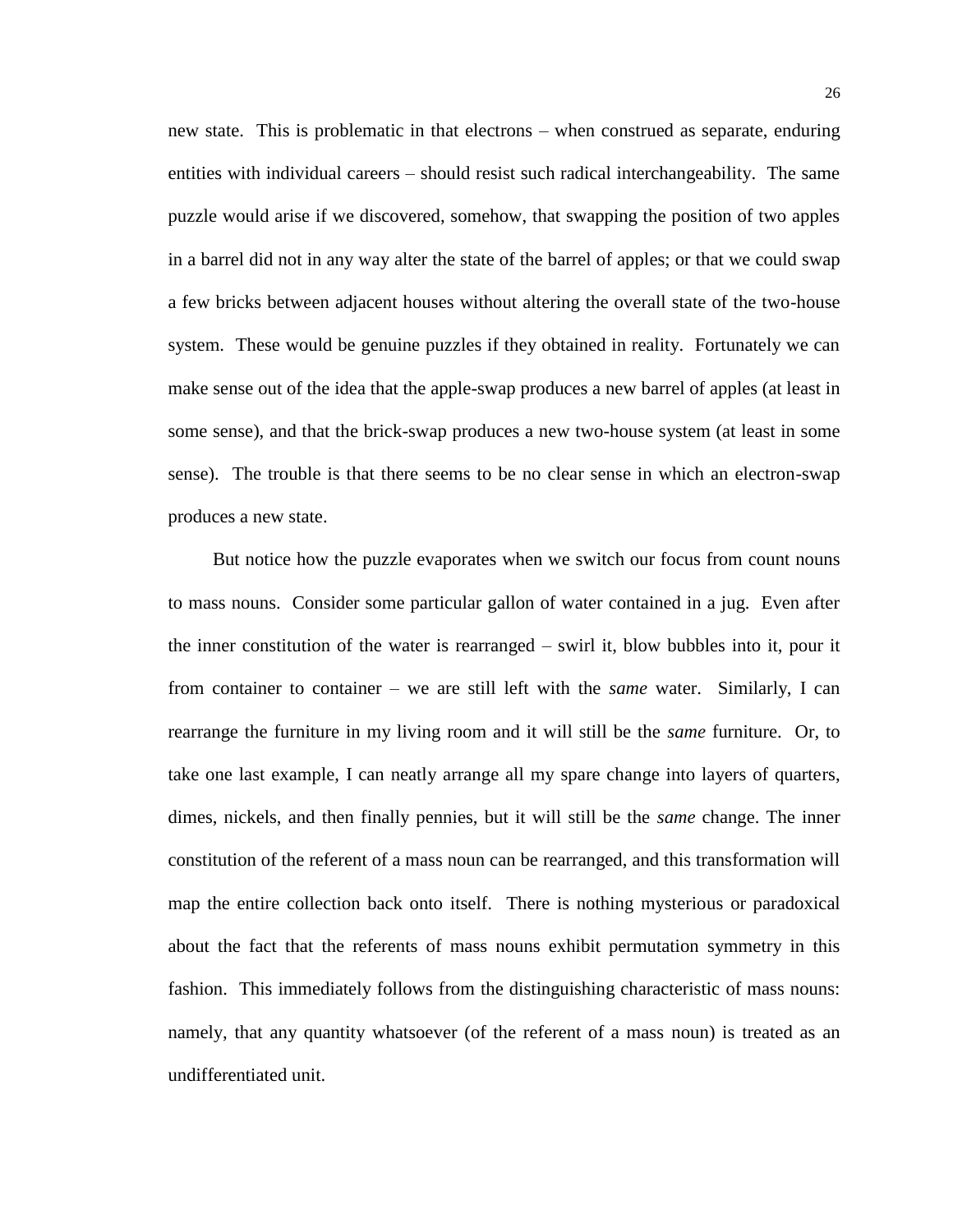There are of course pragmatic constraints on the claim that the referents of mass nouns exhibit permutation symmetry among their constituents. The crucial detail lies in how we choose to individuate among overall states of the stuff in question. If I am severely dehydrated, then blowing bubbles into the water in the jug in front of me does not alter the state of the water; it will slake my thirst all the same. However, if instead I am properly hydrated and interested in measuring the temperature distribution across the water, blowing bubbles will indeed alter its state. Similarly, if I am only concerned with how much money I have saved up, then neatly arranging all of my spare change will not yield a new state for me; but if I have a compulsion for organization, this would make all the difference in the world. But notice how in the case of indiscernible electrons there *cannot* be a pragmatic constraint that is tighter than a description of the overall state of the system. This last point is *crucial*. Any information concerning what each individual electron is doing leaves no physical trace whatsoever. This follows from the facts that (1) such a system is brilliantly described by the Fermi-Dirac distribution and that (2) said distribution has built into it the assumption that permuting two particles yields one and the same physical state.

Therefore, if the case can be made for 'electron' to be construed as a mass noun, rather than a count noun, the puzzle of indiscernible particles will cease to be a puzzle altogether. Quine's suggestion from  $\S2.3$  – that we ought to abandon the notion of *physical object* and instead adopt a field theory which quantifies over regions of spacetime – will go by the wayside. *There will no longer be any pressure to abandon the notion of physical object*. For we can still think of *electron* in terms of a physical object,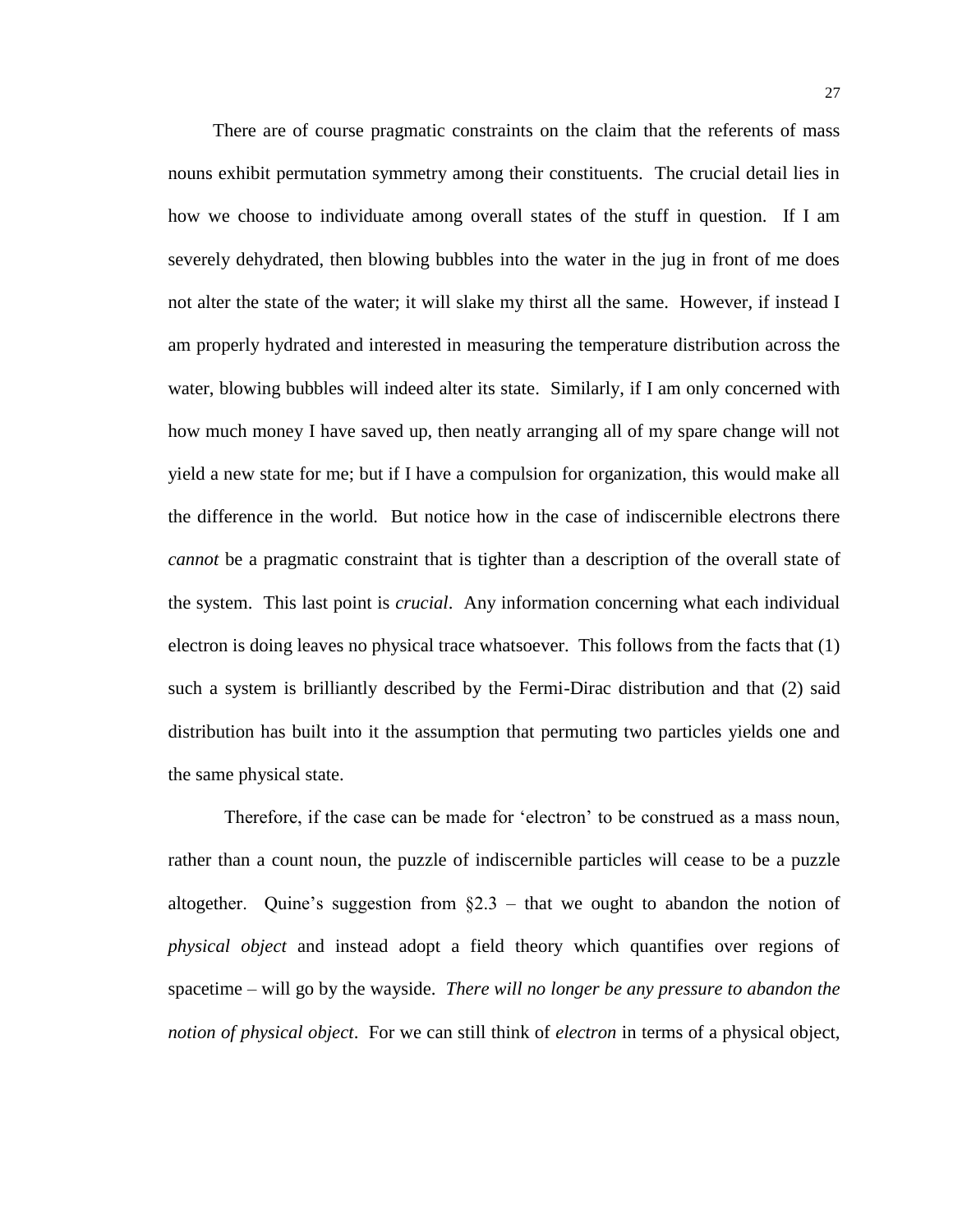except now on a par with water and sugar, rather than apples and bananas.<sup>17</sup> I have found that speaking of "electron-stuff" rather than "electrons" helps to combat the way in which the count-use of 'electron' has become entrenched in our language.

I argued in §3.1 that many paradigmatic count nouns (such as 'apple') admit of a mass-use, and that many paradigmatic mass nouns (such as 'water') admit of a count-use. We have also seen that it follows from Quine's Indeterminacy of Translation thesis that, strictly speaking, there can be no fact of the matter as to whether a noun is being used countwise or masswise in any given utterance; adjustments elsewhere in the "translation manual" can always accommodate either reading. So at the very least there is nothing heretical about explicitly proposing a mass-use for 'electron' as I wish to do in this section.

What would such a linguistic shift amount to? To illustrate with a simple example, a phrase such as 'There are two electrons present' would have to be replaced with something along the lines of 'There is  $-3.2*10^{-19}$  Coulombs worth of electron-stuff present.<sup>'18</sup> The latter of these two sentences allows us to speak of a physical object (a - $3.2*10<sup>-19</sup>$  Coulomb chunk of electron-stuff) while circumventing any difficulties raised by the phenomenon of permutation symmetry. But aside from the benefit of retaining the notion of *physical object*, this shift in language actually seems *natural* given the observed behavior of electron-stuff, as I will now try to make clear.

 $17$  To avoid any confusion: here I stipulate that I am using 'water' and 'sugar' masswise, and 'apple' and 'banana' countwise.

 $18 - 1.6*10^{-19}$  Coulombs being the charge of a single electron.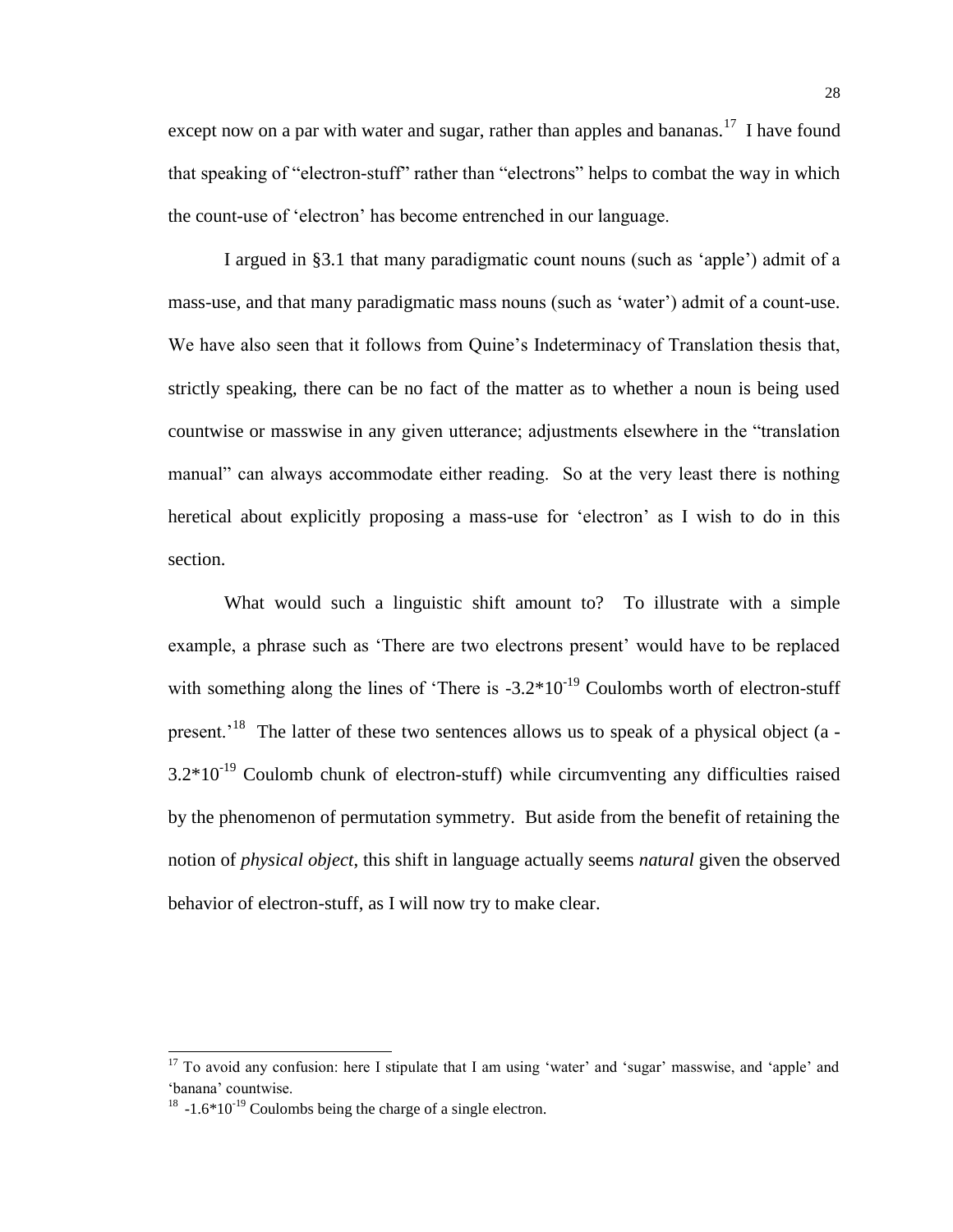In order to employ a term as a count noun, we must be able to grasp that term's criterion of individuation. If such a criterion is not forthcoming, then we can be sure that the noun is being used masswise:

To master the term 'apple' [in its capacity as a count noun] it is not enough to be able to decide whether a portion of spacetime is taken up with apples; we must also be able to determine where one apple leaves off and an adjacent one sets in. We must be able to distinguish between pointing to two apples and pointing to different places on the same apple...Thus, whereas the refrain that may be imagined to accompany the ostensive teaching of the term 'water' is 'Here is water', the refrain that accompanies the ostensive teaching of the term 'apple' should not be thought of as 'Here is an apple'; in principle it should be thought of as 'Here is the same apple as here', in accompaniment with two pointings (Quine 1972, pp. 6-7).

But if count nouns require a criterion of individuation, then it is emphatically not the case that we are in the business of individuating quantum particles (in particular, electrons). The atomic orbital model likens the arrangement of electrons around a nucleus to a cloud. Rather than being localized at particular spots, it is more apt to say that electrons are smeared throughout a region of space in the vicinity of the nucleus, with the density of the electron-cloud indicating the probability of finding an electron in that particular region if a measurement is made. Given this model, it is more or less meaningless to ask where "one electron takes off and an adjacent one sets in." Quantum particles are simply not demarcated in the unambiguous way that apples and dogs are.

Thus the linguistic adjustment I am advocating seems to be almost necessitated by the hard facts of quantum mechanics. When talk of entities at a certain level of resolution ceases to be useful (as is the case with individual water molecules when the task at hand is, say, to retrieve a bucket of water from the well), or better yet when such talk ceases to be *possible* (as is the case with individual electrons), we are permitted to ascend to a discourse with lower resolution, one which chops the world into relatively larger and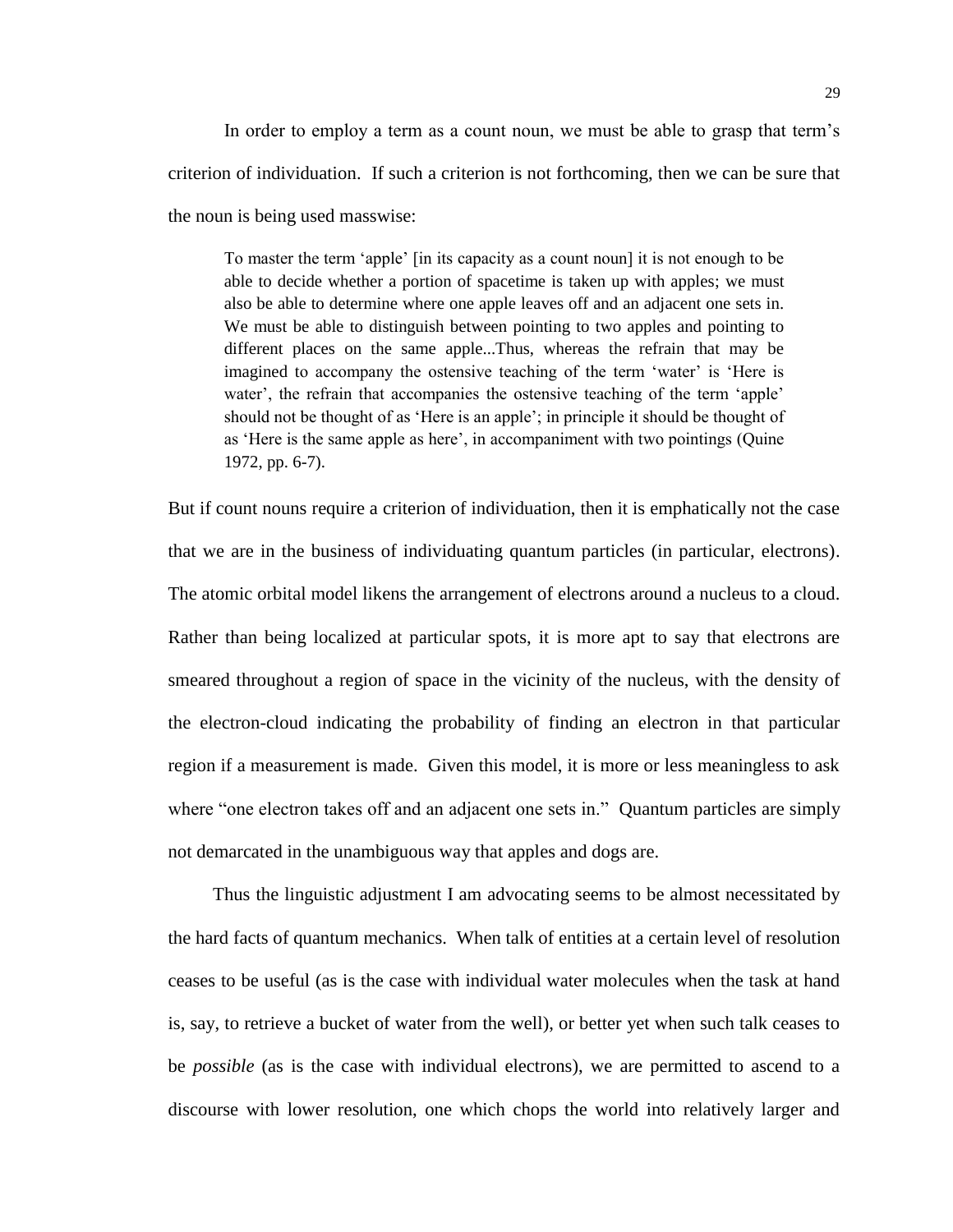more manageable chunks: gallons of water, clouds of electron-stuff, etc. Once this linguistic shift is embraced, PIP ceases to be a puzzle altogether, and there is no need to part with the age-old concept of *physical object*.

In fact, this is precisely the course of action prescribed by Quine's maxim of the "Identification of Indiscernibles." This is the principle which states that objects which a theorist does not care to distinguish from one another (i.e., objects which are "indiscernible" for the purposes of the theorist) ought to be lumped together into an equivalence class (i.e., "identified" with each other). In Quine's own words: "references to [indistinguishable] objects should be reconstrued for the purposes of the discourse as referring to other and fewer objects, in such a way that indistinguishable originals give way each to the same new object" (1953, p. 71). Roughly put, this maxim is a recipe for *conceptual integration*. For example, consider trying to construct an economic theory out of a discourse which quantifies over persons. Suppose further that the age, height, gender, race, etc. of each person has no bearing whatsoever on the economic theory in question – all that matters is the person's *income*. It would make sense then to lump persons into income brackets, and thereby reconfigure the theory's ontology so that it only contained income brackets (and not individual persons). As a result, "[d]istinctions immaterial to the discourse at hand are thus extruded from the subject matter" (ibid.). So in the same way that we are afforded brevity and ontological tidiness when we switch from talk of persons to talk of income brackets, I am suggesting that we will be afforded economy (and, moreover, intelligibility!) by switching from talk of individual electrons to talk of electron-stuff.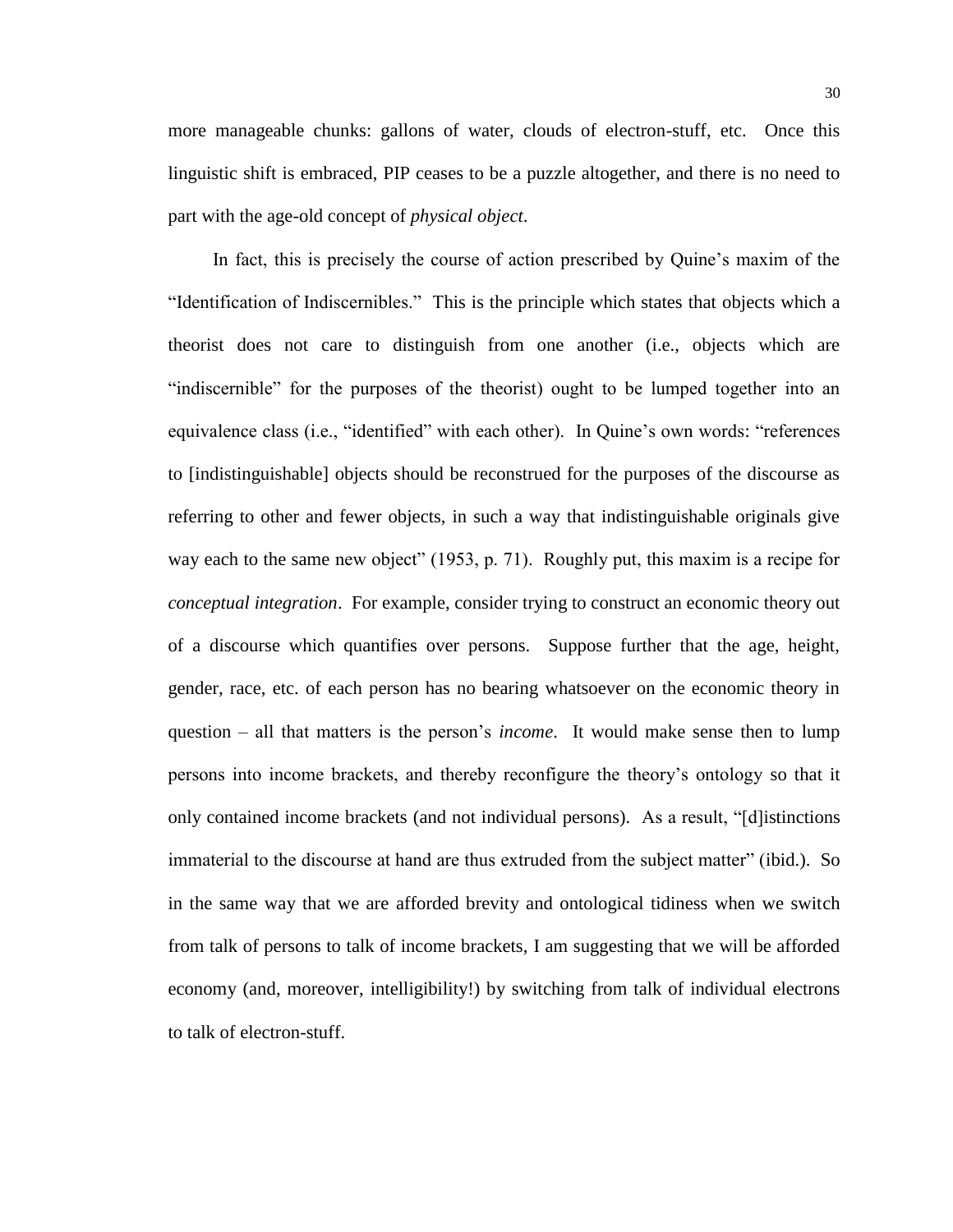## *3.3 Objections Considered*

In this section I will address what I take to be the two most pressing objections to the position I am advocating. The first objection proceeds by pointing out the myriad physical situations in which reference must be made to *single* electrons. Consider the Photoelectric Effect: an incoming photon collides with some surface (a metallic plate, say), transfers its energy to one of the electrons on the surface, liberates the electron from its atomic binding, and sends it flying off into space. This is just one of many types of scattering phenomena which inevitably make reference to *single* electrons, and therefore present an obstacle to the account I am proposing. If 'electron' is to be construed as a mass noun, then talk of single electrons seems problematic since in the phrase 'single electron' we seem to be using 'electron' countwise.

However, I see nothing paradoxical or contradictory about treating 'electron' as a count noun some of the time, and a mass noun the rest of the time. The main point I argued for in §3.1 was that any term (such as 'electron') is neither inherently a mass noun nor a count noun; rather, it is individual *instances* of that term which appear as either mass nouns or count nouns. Both usages are viable, and we may choose one over the other so as to make the most sense out of the situation at hand. Furthermore, the Indeterminacy of Translation thesis assures us that there will always be room for adjustments in the portion of "physicist-talk" already translated that will permit either use of 'electron.' (And if all that is still not satisfying, then we can just paraphrase 'single electron' as  $\cdot$ -1.6\*10<sup>-19</sup> Coulomb chunk of electron stuff' and thereby remain in the realm of mass nouns all the time.)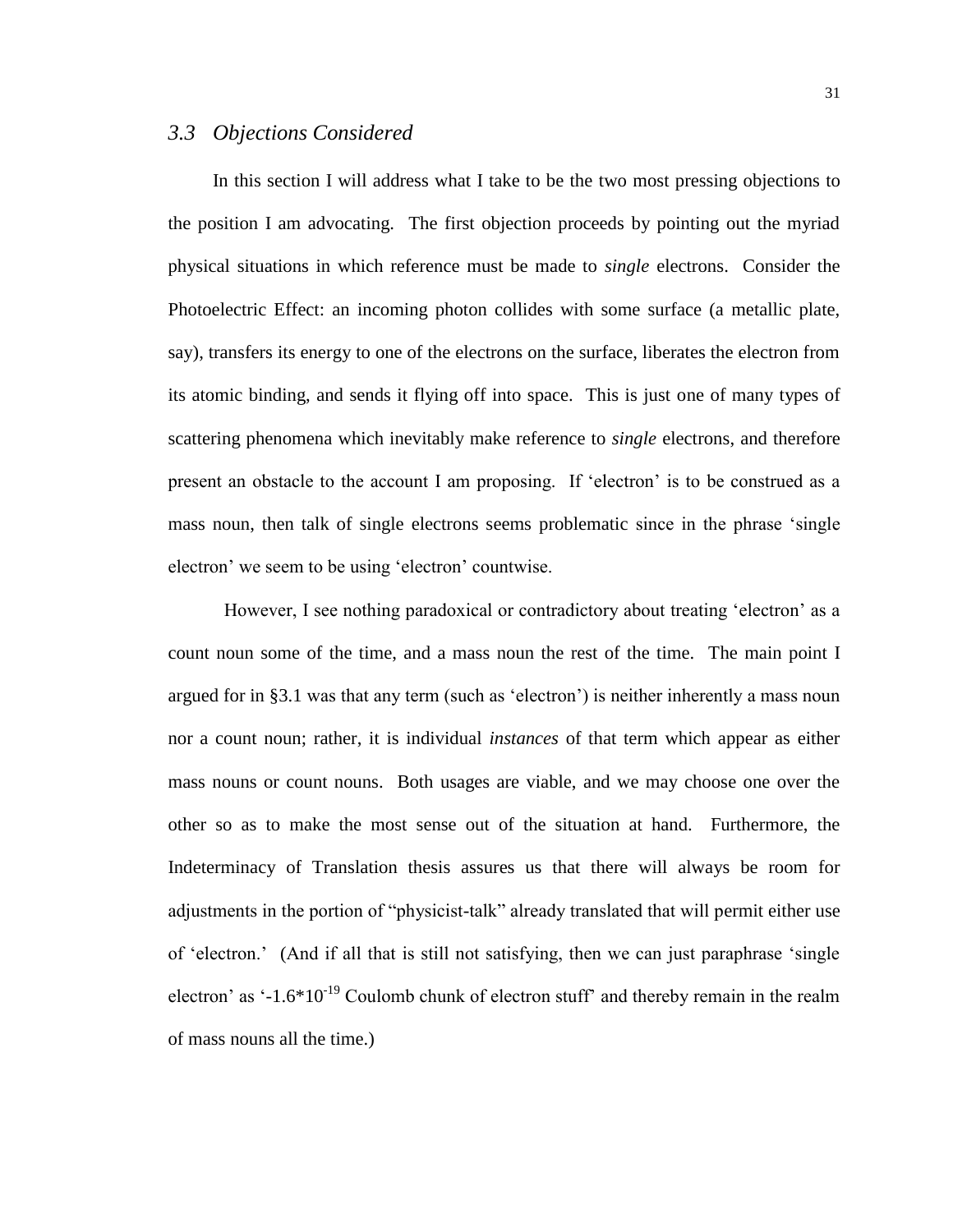Thus the pluralism entailed by wholesale instrumentalism (see section  $\S1.2$ ) begins to play a key role in my argument. My proposal is analogous to the way in which we freely oscillate between thinking of quantum objects as waves on the one hand and particles on the other. In certain cases (such as Young's double-slit experiment) it is most sensible to attribute wave-like properties to light, while in others (such as the Photoelectric Effect) is it most sensible to attribute particle-like properties to light. Neither model could by itself explain the full range of light-related phenomena that we are currently able to explain by helping ourselves to *both* models (though never at the same time, of course). Similarly, I am proposing that we help ourselves to both the massuse and the count-use of 'electron' in order to bolster our explanatory arsenal. Just as we are forced to adopt the pluralistic viewpoint concerning light, we ought to feel free to adopt the pluralistic viewpoint in dealing with indiscernible particles.

The second objection I wish to consider points out a crucial difference between uncontroversial mass nouns (such as 'water') and the lately suggested mass noun ('electron' or 'electron-stuff'). The referents of *true* mass nouns, the objection says, may take on a continuous range of quantities: we can have a gallon of water, two gallons of water, and any amount in between; in other words, the referents of mass nouns come in *continuous* quantities. By way of contrast, the referents of count nouns come in discrete quantities: we can have one dog, two dogs, but not any intermediate number of dogs. The point is that so-called "electron-stuff" seems to come in discrete packets, each containing  $-1.6*10^{-19}$  Coulombs worth of electric charge. Thus it begins to seem that 'electron-stuff' is actually a *count* noun, every bit as much as the traditional 'electron' is, and therefore my proposed solution hasn't even gotten off the ground.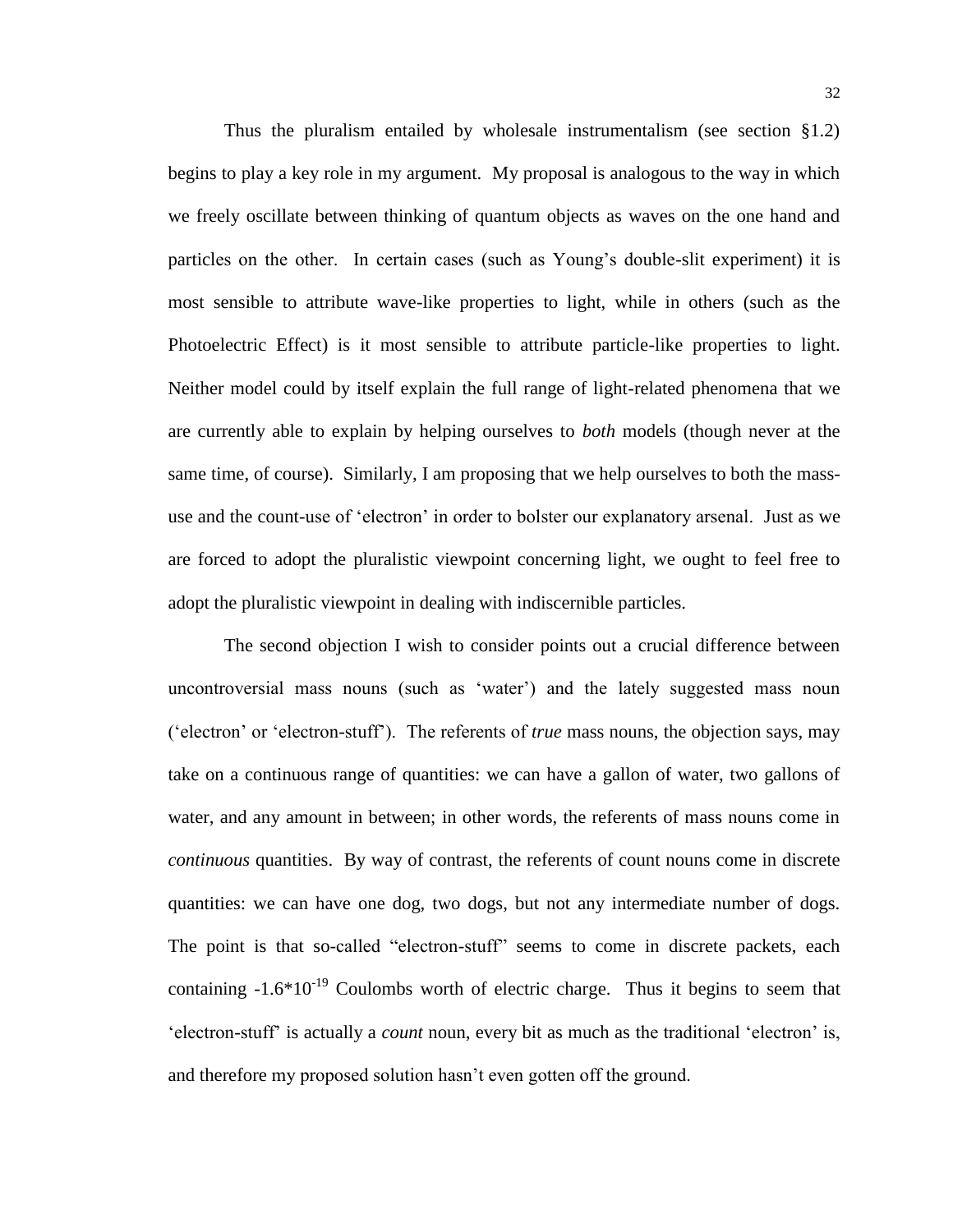While I admit that electron-stuff does come prepackaged in discrete amounts, and that there is a minimum amount of electron-stuff that can exist, I point out that the referents of familiar, uncontroversial mass nouns function in *exactly the same way*. Consider water. It is only a naïve misconception that any amount of water between 1 and 2 gallons is obtainable. Taking  $V_{\text{min}}$  to be the minimum volume of water physically possible (i.e., the volume of a single  $H_2O$  molecule), we can only obtain quantities of water which are multiples of  $V_{min}$ .<sup>19</sup> Similarly for sugar and its own unique  $V_{min}$ . In other words, if we were to take inventory of all physically possible amounts of water between 1 and 2 gallons, then these quantities would only *sparsely* populate the segment of the number line between 1 and 2. Were we to take seriously the claim that the referents of mass nouns must come in *continuous* quantities, mass nouns simply would not refer to anything in the real world. Therefore we would do best to drop the continuity constraint altogether.

Now there *is* a crucial difference between water and sugar on the one hand and electron-stuff on the other: namely, the difference in size between their respective  $V_{min}$ 's and the amounts that have been recently considered. Everyday amounts of water and sugar (e.g. bottles of water and spoonfuls of sugar) are orders of magnitude above their minima. However, the amounts of electron-stuff appearing in the examples in this paper (e.g.,  $-3.2*10^{-19}$  Coulombs worth) are on the same order of magnitude with their minima. But notice this is merely a difference of degree, and does not therefore distinguish 'water' and 'electron-stuff' as grammatically different in any way. If lakes and pastries were much smaller we would probably be accustomed to purchasing water and sugar by the

 $19$  This is of course an exceptionally rough estimation. To be more precise we'd have to take into account spacing between molecules and the dissociation of  $H_2O$  molecules, but none of that would affect the point I am trying to make.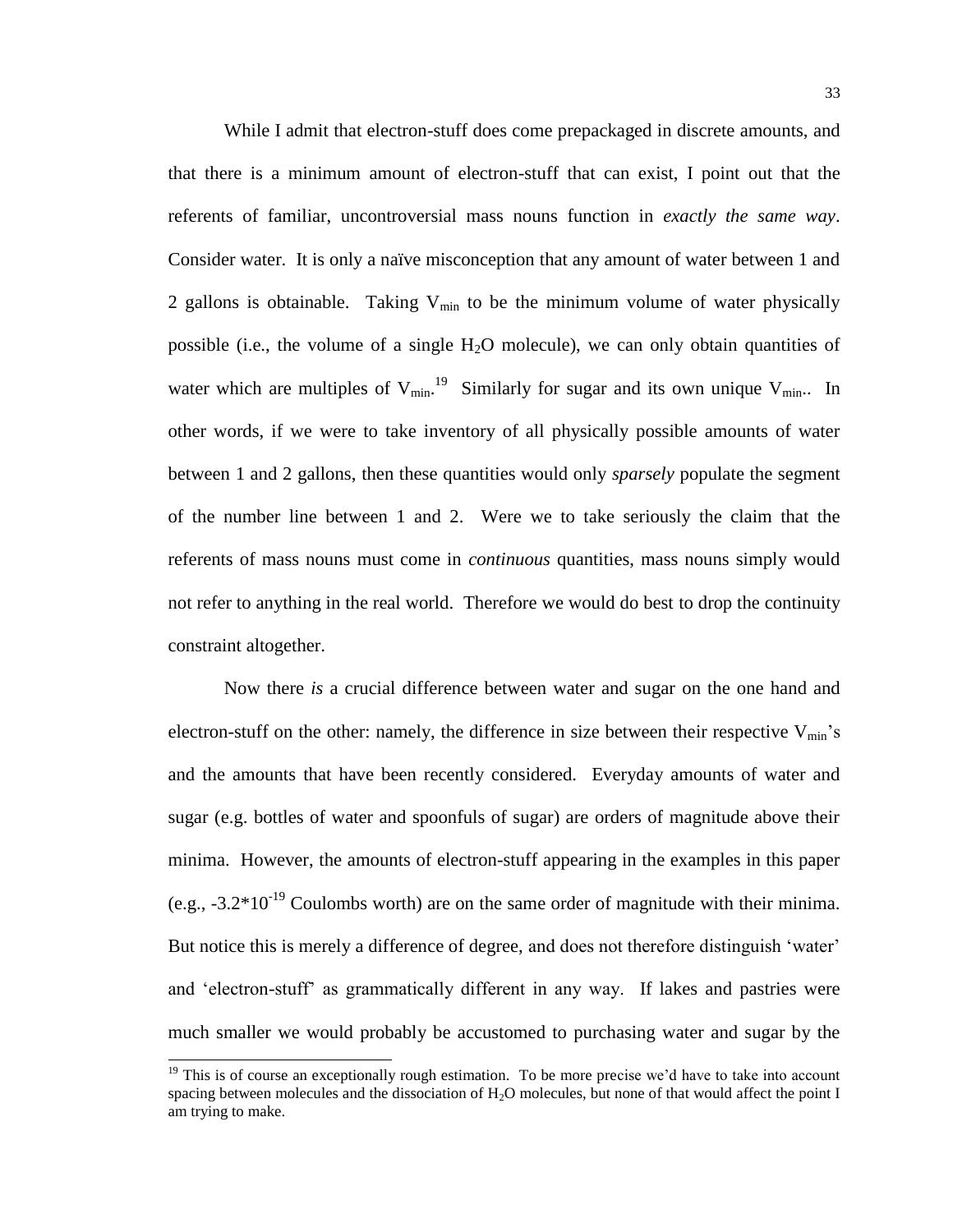molecule (instead of by the gallon and by the pound), at which point the grammatical similarities between 'water,' 'sugar,' and 'electron-stuff' would be undeniable.

## **§4 CONCLUDING REMARKS**

I think it will be helpful at this point to retrace the logical space that this paper has traversed. Empirical findings have shown us that all elementary particles of a given kind exhibit permutation symmetry. We know this on the basis that, when measured, collections of such particles unequivocally conform to the Fermi-Dirac/Bose-Einstein statistics – i.e., the statistical distributions for which swapping two particles does *not* yield a new state. This is troubling because ordinary physical objects *do* yield a new overall state when swapped. One suggested solution to this puzzle (Quine's) would have us do away with physical objects altogether, and instead work in an ontology which only contained regions of spacetime (and, eventually, we might even reduce those regions of spacetime to mere quadruples of numbers). This clearly solves the puzzle (without any particles, there can be no puzzle *about* particles), but at a great cost. I have proposed an alternative solution – a new intellectual tool, so to speak – which preserves the notion of physical object. The key to this solution lies in pointing out that PIP only creates a problem for the referents of count nouns; the referents of mass nouns are unfazed by PIP. My arguments on this front were launched from the perspective of wholesale instrumentalism, from which an attitude of pluralism naturally followed. From this perspective, questions like "Does electron-stuff *really* exist?" are not worthy of serious attention. Electron-stuff is a theoretical posit which solves a very specific problem, and is therefore just a "real" as any other theoretical posit we might be obliged to make.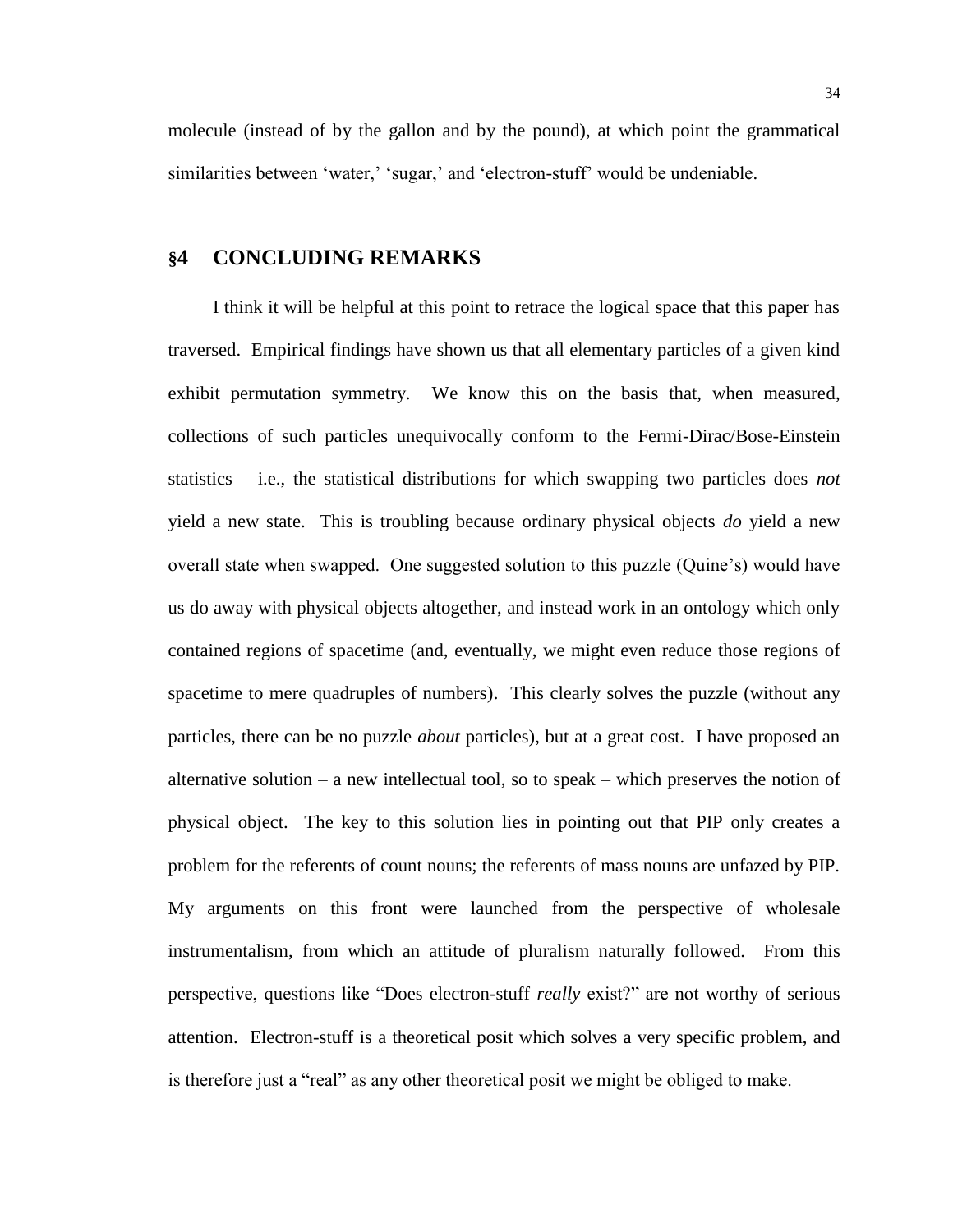The impetus to my solution was therefore to minimize ontological revision, and to perpetuate a discourse which makes reference to physical objects composed of ordinary matter. In this respect my solution attempts to meet Quine on his own terms, insofar as he believes that in choosing a starting point for empirical inquiry "we can choose no better than the selfsame world theory which we are trying to improve, this being the best available at the time" (1966, p. 241). This prescription more or less follows from Quine's echoing of Otto Neurath's likening of inquirers to sailors who must rebuild their ship while at sea, plank by plank, without returning to the dock (Quine 1960, p. vii). To extirpate physical objects from scientific theorizing would, on this picture, be tantamount to removing a very large plank from our ship, which could quite possibly sink us once and for all.

It is easy to lose grasp of the meaning of 'physical object' in pondering these issues, and therefore important to ask precisely what is meant by 'physical object' in the claim that it is viable to think of electron-stuff as a physical object. Here I think the answer is deceptively simple. In saying that some particular lump of electron-stuff is a physical object, we mean precisely the same as when we say that this lump of Carbon is a physical object, or that this cloud of Oxygen is a physical object. To be a physical object is simply to be composed of matter. In the same way that "any sum of parts which are water is water," any sum of parts which are physical objects is also a physical object. It's matter all the way down, so to speak. Therefore if we are to retain the commonsensical claim that lumps of Carbon, clouds of Oxygen, and jugs of water (and so on) are all composed of matter, then we must be able to understand some way in which these everyday-sized physical objects could be composed of physical objects at their most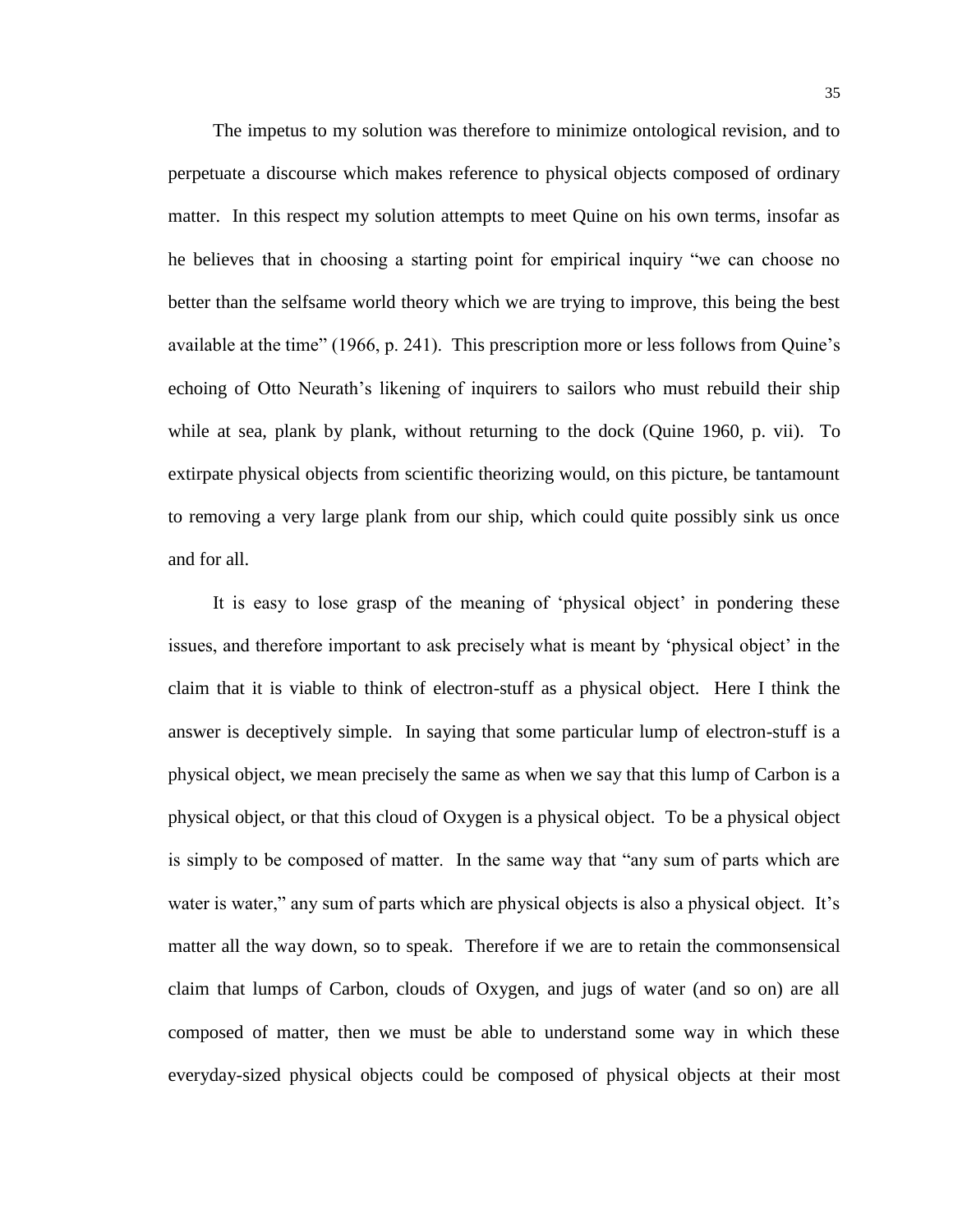fundamental and microscopic level. My efforts in this paper have been solely directed at constructing such an account.